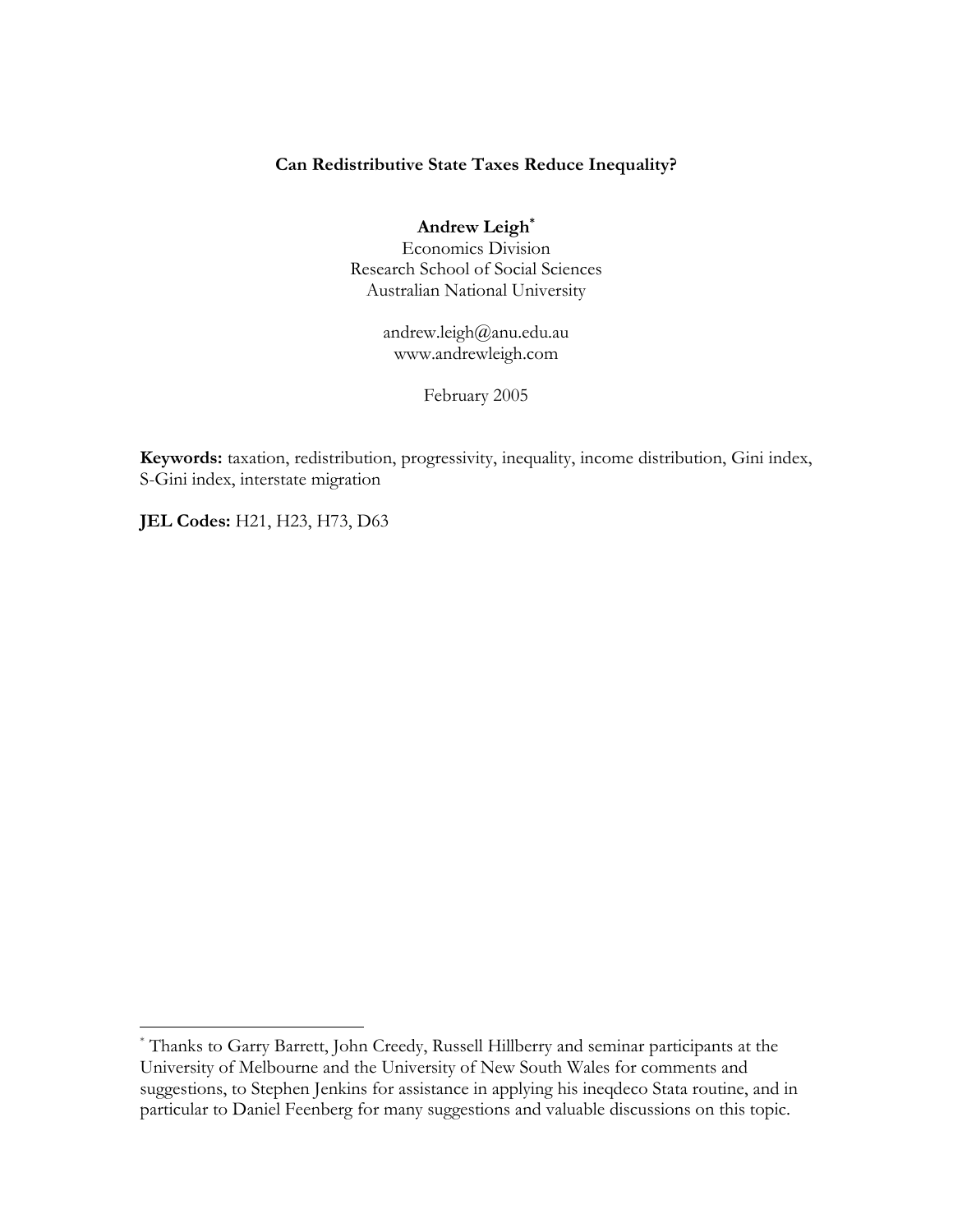### **CONTENTS**

| 3. How do Redistributive Taxes Affect the Pre-Tax Gini Coefficient? 12                   |  |
|------------------------------------------------------------------------------------------|--|
| 4. How do Redistributive Taxes Affect the Top and Bottom of the Income Distribution?. 18 |  |
|                                                                                          |  |
|                                                                                          |  |
|                                                                                          |  |
|                                                                                          |  |
|                                                                                          |  |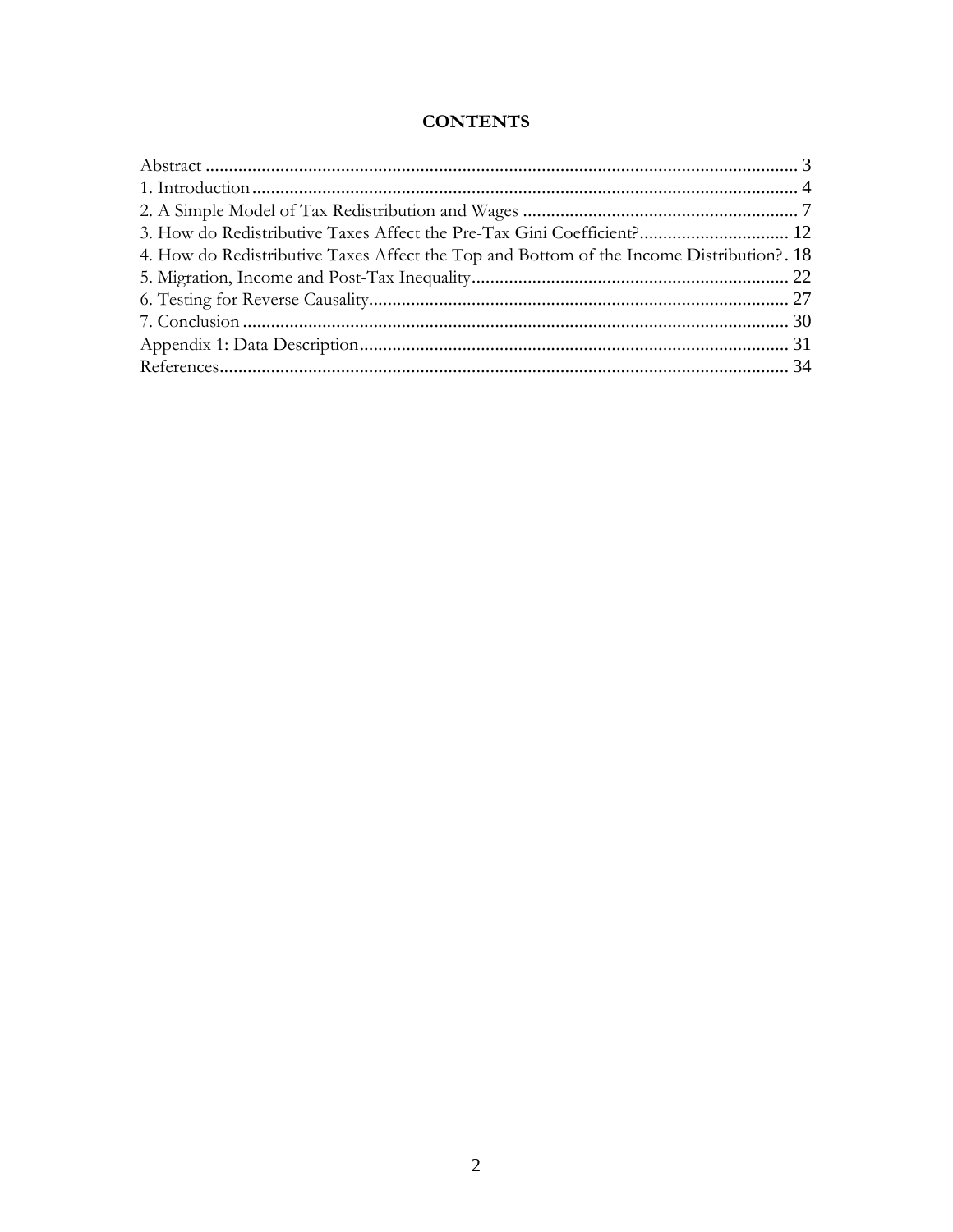#### **Abstract**

<span id="page-2-0"></span>Do income taxes levied at a state or regional level affect the after-tax distribution of income? Or do workers merely move between regions, causing pre-tax wages to adjust? This question is relevant both in across states in the United States, and across countries within the European Union. Using the full income tax parameters for all US states from 1977-2002, I create a "simulated tax redistribution index", which captures the mechanical impact of the tax system on the gini coefficient, but is exogenous to any behavioral response. Analyzing the effect of this redistribution index on inequality, I find that gross wages do not adjust so as to fully offset the effect of more redistributive taxes. Exploring the adjustment process further, I create a new class of tax redistribution measures, based on the S-Gini, which differentially weight effects at the bottom and top of the distribution, and conclude that neither taxes that particularly affect the rich or the poor seem to affect the distribution of wages. States with more redistributive taxes do seem to experience a loss of population, though not a fall in state personal income. I find some evidence of reverse causality: states that implement more redistributive taxes appear to be those that have a history of being more equal.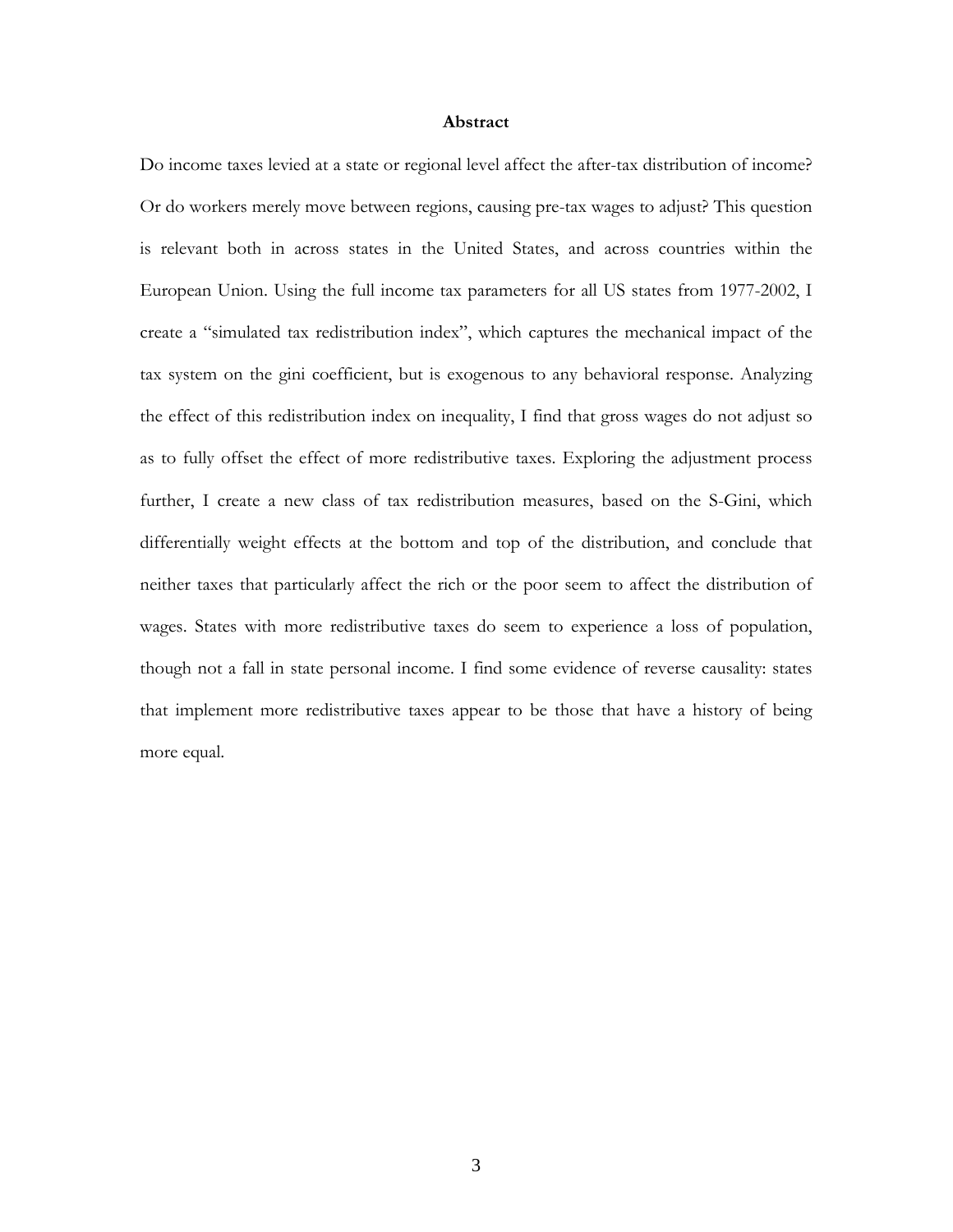#### <span id="page-3-0"></span>**1. Introduction**

A common argument in the public finance literature is that redistribution should occur only at the national level (Musgrave 1959; Oates 1972). According to this argument, if state or local governments attempt to impose redistributive income taxes, cross-state mobility will lead to a compensating increase in gross wages for high-skill workers. If this is the case, then net wages for low-skill and high-skill workers will remain unaffected by the increase in tax redistribution.

This argument suggests that more redistributive state taxes result in efficiency losses without achieving any net redistribution. If true, it suggests that states should focus on raising revenues in the most efficient manner possible, rather than attempting to redistribute between rich and poor. The argument also has implications for labor market mobility within the European Union. Particularly between pairs of neighboring countries with a common language (eg. France and Belgium; Germany and Austria; Britain and Ireland), a rise in tax redistribution in one country may merely lead to cross-border migration, driving up pre-tax inequality, and leaving post-tax inequality unchanged.

What evidence exists to support this claim? One simple check is to look at the volume of cross-state migration in the US. In a given year, around 3 percent of those aged 20-29, and 2 percent of those aged 30-39, move to a different state (Rosenbloom and Sundstrom 2003). These cross-border flows are clearly of sufficient magnitude that they could cause gross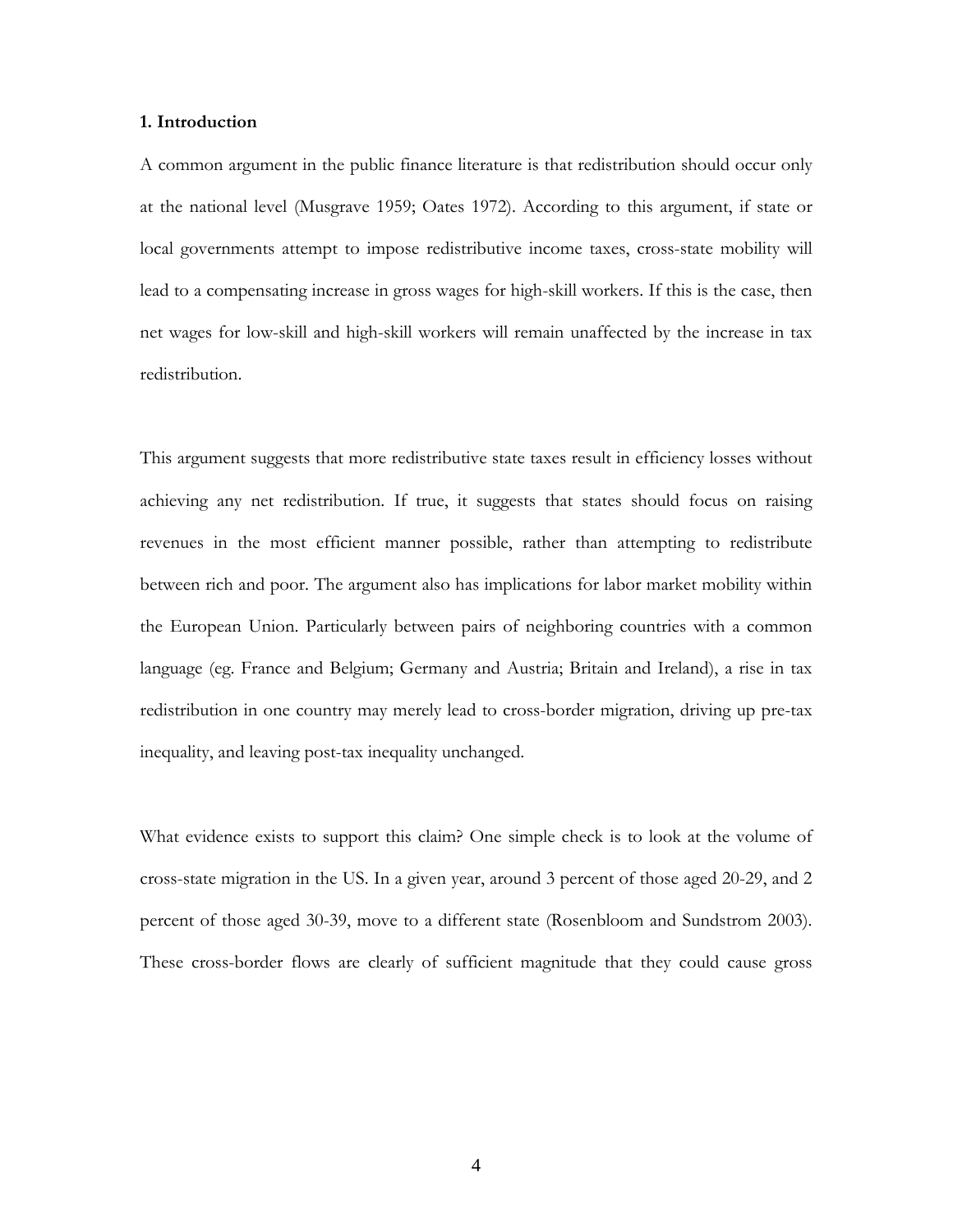wages to adjust to changes in tax redistribution – so long as tax rates were a major factor in relocation decisions.<sup>1</sup>

Using data from the 1983 and 1989 Current Population Survey (CPS), Feldstein and Wrobel (1998) find that in states with more redistributive income tax systems, wages are more unequal (eg. wages of high-skill workers rises by enough to offset the higher tax rates). They conclude that this adjustment process is rapid, and that tax rates in 1983 have no effect on gross wages in 1989. This is consistent with Blanchard and Katz (1992), who observe rapid migration out of high unemployment areas in response to adverse demand shocks, with the unemployment rate returning to normal after a period of six years.

Others, however, have found more modest effects. Focusing on the top end of the income distribution, and using annual tabulations of estate tax returns from 1965-98, Bakija and Slemrod (2004) conclude that high state inheritance and estate taxes and sales taxes have modest but significant negative impacts on the number of federal estate tax returns filed in a state. The rich do flee from higher state taxes, but the deadweight losses of this effect are small relative to the revenue raised. This is consistent with Conway and Houtenville (2001) who use migration data from the 1990 Census to investigate migration patterns of the elderly, and find some evidence that those aged 65 and over are attracted to states with lower personal income and death taxes, though the magnitude of the effect is small, and the results are sensitive to the particular specification chosen.

 $\overline{a}$ 

<span id="page-4-0"></span><sup>&</sup>lt;sup>1</sup> The figures for Europe are considerably smaller. For example, in 2002, just 0.2 percent of Britons left the country to live in another European Union nation (National Statistics 2004).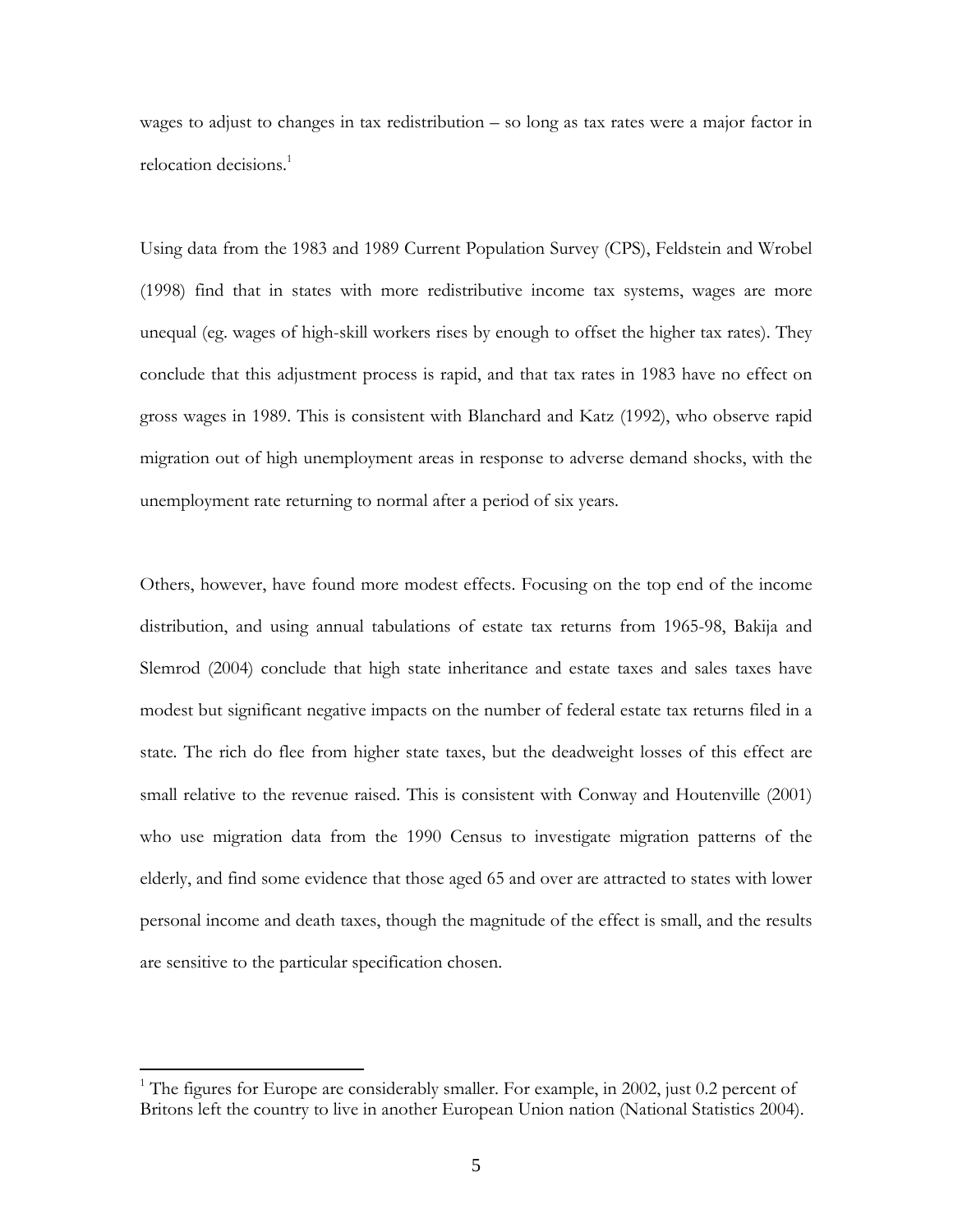Similarly, studies of welfare and the EITC have not observed substantial effects at the lower end of the distribution. Cushing-Daniels (2004) uses the 1968-2002 Panel Study on Income Dynamics to study the impact of welfare generosity on mobility, and finds that benefits do not have a significant effect on cross-state migration. Leigh (2004) uses the 1989-2002 CPS to explore the impact of state Earned Income Tax Credits on earnings, and concludes that only a small portion of the observed effect could have been due to workers moving into states with more generous EITCs.

To assess the impact of redistributive taxes on gross earnings, I use the National Bureau of Economic Research's Taxsim program (Feenberg and Coutts 1993) to create a measure of the redistributive effect of personal income taxes across US states over the years 1977-2002. Separately calculating inequality from the March CPS over the same years, I find that more redistributive taxes are not associated with a commensurate increase in pre-tax inequality. States with more redistributive taxes do seem to experience a loss of population, though not a fall in state personal income. I find some evidence of reverse causality: states that become more unequal are less likely to implement redistributive taxes.

The remainder of this paper is structured as follows. Section 2 outlines a simple model of tax redistribution and wages. Section 3 analyses the impact of redistributive taxes on inequality, using a standard measure of the redistributive effect of taxation. Section 4 proposes a new class of tax progressivity measures, based on the S-Gini, and uses these measures to see whether the effect of taxes on gross wages has a stronger effect on the top or bottom of the distribution. Section 5 studies the effect of tax progressivity on migration, post-tax inequality, and incomes. Section 6 presents a test for possible reverse causality. The final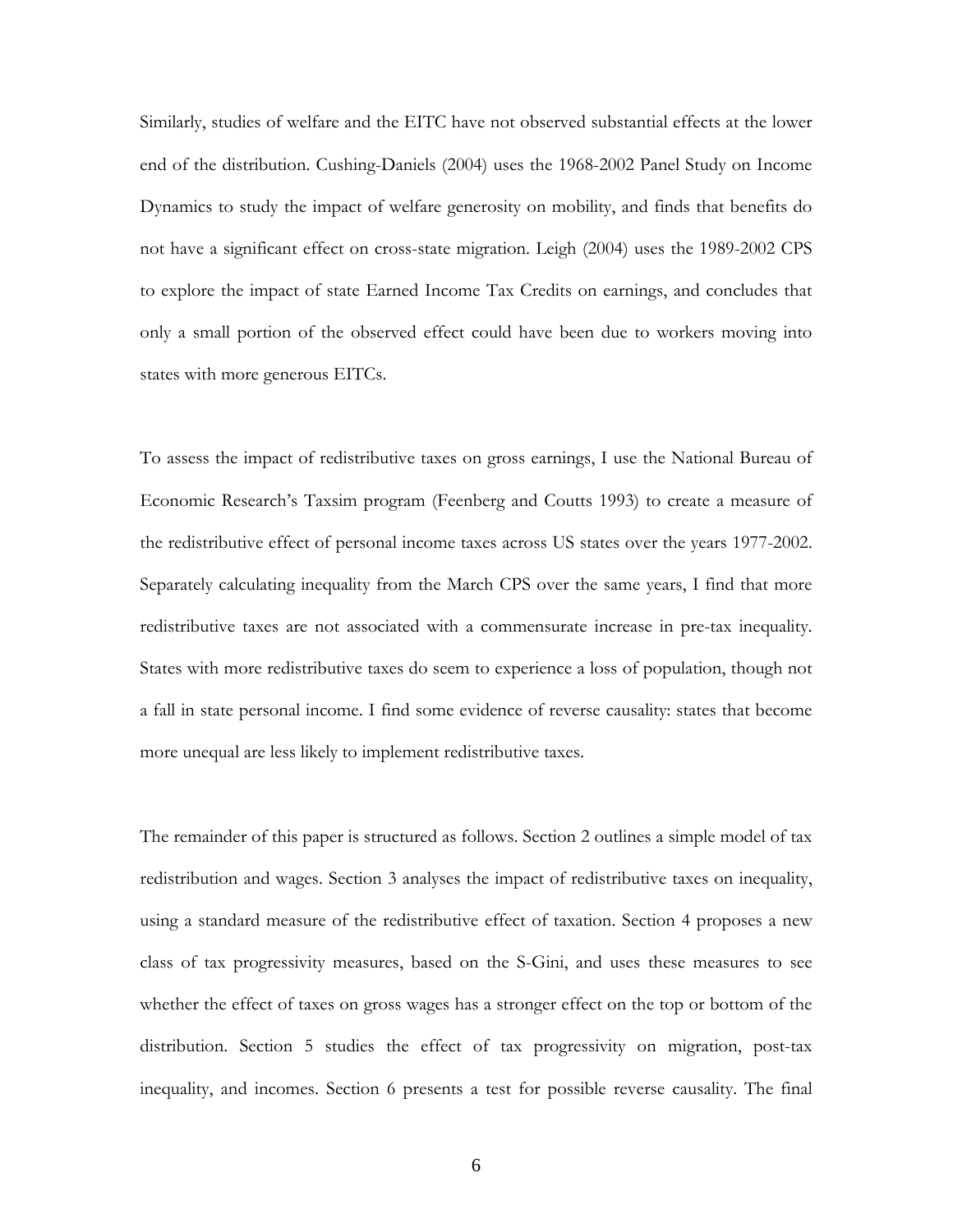<span id="page-6-0"></span>section concludes by analyzing the effect of progressive taxes on two measures of welfare: post-tax inequality and average income.

#### **2. A Simple Model of Tax Redistribution and Wages**

To see the effect of a change in tax redistribution on wages, I assume two labor markets – one for low-skill employees, and one for high-skill employees. Using a standard semi-log formulation for labor supply, tax changes affect labor supply in two ways – through the marginal tax rate (the substitution effect) and through virtual income (the income effect). Consider first the marginal tax rate effect. Assuming tax-induced changes in wages have no effect on prices, we can write the relationship between the post-tax hourly wage (w) and the pre-tax hourly wage (W) and the average tax rate (τ) for group j (where  $j=L$  or H) as:

$$
w_j = W_j \left( 1 - \tau_j \right) \tag{1}
$$

Taking natural logs of both sides, and differentiating:

$$
\frac{dw_j}{w_j} = \frac{dW_j}{W_j} - \frac{d\tau_j}{1 - \tau_j} \tag{2}
$$

Now, recalling the relationship between total labor supply  $(L<sub>s</sub>)$ , the uncompensated elasticity of labor supply  $(\eta_s)$ , and the post-tax wage for group j: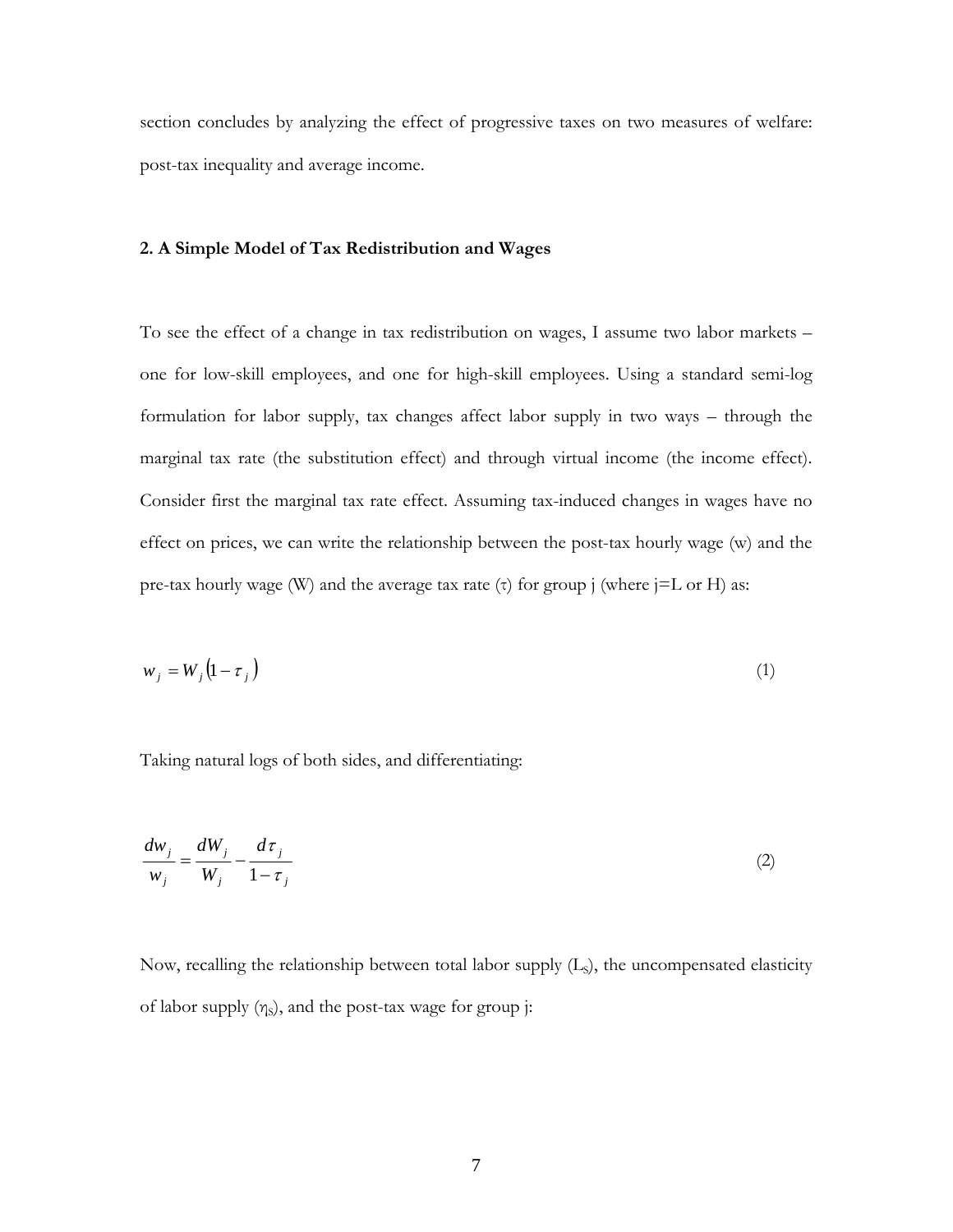$$
\frac{dL_{sj}}{L_{sj}} \equiv \eta_{sj} \frac{dw_j}{w_j} \tag{3}
$$

Equation (3) can be rewritten in terms of the pre-tax wage and the average tax rate:

$$
\frac{dL_{Sj}}{L_{Sj}} = \eta_{Sj} \left( \frac{dW_j}{W_j} - \frac{d\tau_{Aj}}{1 - \tau_{Aj}} \right) \tag{4}
$$

Next, it is necessary to take account of the impact that virtual income has on labor supply. Virtual income is defined as V≡(Y+U)-T-(1- $\tau_M$ )Y, where  $\tau_M$  is the marginal tax rate, Y is annual earned income, T is total tax liability, and U is unearned income. This simplifies to V=  $\tau_M Y - \tau_A (Y+U) + U$ . Where  $\zeta$  is the virtual income elasticity, we can add in the virtual income effect:

$$
\frac{dL_{sj}}{L_{sj}} = \eta_{sj} \left( \frac{dW_j}{W_j} - \frac{d\tau_{Aj}}{1 - \tau_{Aj}} \right) + \zeta_j \frac{dV_j}{V_j}
$$
\n<sup>(5)</sup>

At this point, models of tax incidence typically assume that taxation revenue is returned to households in a lump sum fashion, and therefore that the income effect is zero. While this may be a reasonable assumption for an analysis of payroll taxation, it is difficult to justify ignoring income effects in the case of redistributive taxes. Particularly in the case of state Earned Income Tax Credits, which represent a net transfer from the government to the individual (rather than the other way around), income effects are likely to be important.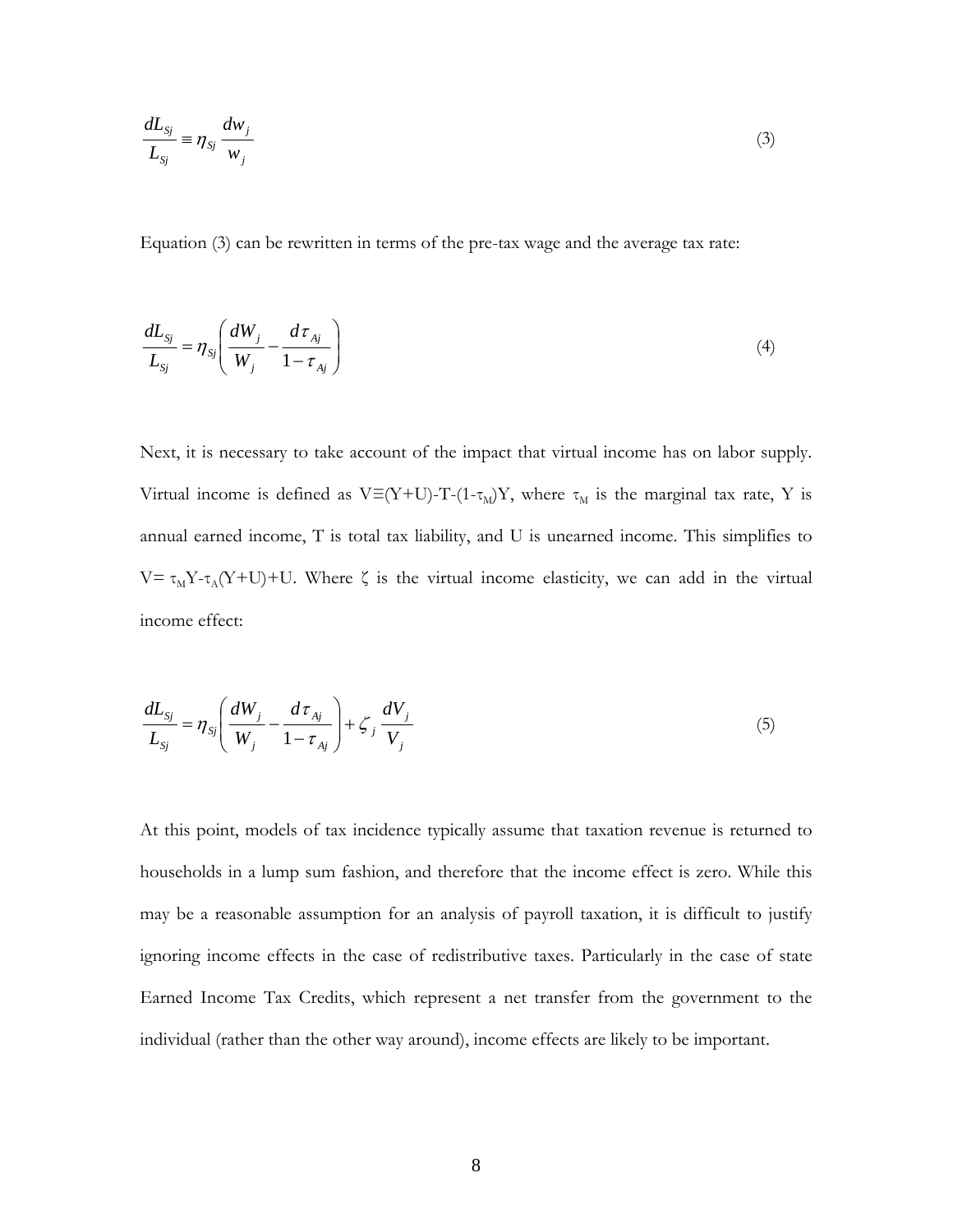Assuming that workers within group j are perfectly substitutable for one another, the relationship between total labor demand  $(L_D)$ , the elasticity of labor demand  $(\eta_D)$ , and the pre-tax wage will be:

$$
\frac{dL_{Dj}}{L_{Dj}} = \eta_{Dj} \left( \frac{dW_j}{W_j} \right) \tag{6}
$$

Setting the change in labor supply equal to the change in labor demand shows how the equilibrium wage will be affected by a change in the tax rate for group j.

$$
\frac{dW_{j}}{W_{j}} = \frac{\eta_{sj} \frac{d\tau_{Aj}}{1 - \tau_{Aj}} - \zeta_{j} \frac{dV_{j}}{V_{j}}}{\eta_{sj} - \eta_{Dj}}
$$
\n(7)

With the standard assumptions  $\eta_s$ >0,  $\eta_D$ <0 and  $\zeta$ <0 for both groups, we can sign the effect on gross wages for low-skill and high-skill workers if redistribution rises.

A more redistributive tax implies  $\tau_{AL}$ ,  $V_L \uparrow$ , which will lead to a decrease in the first term in the numerator, and an increase in the second term. The average tax rate effect will place downward pressure on low-skill wages, while the virtual income effect will place upwards pressure on low-skill wages. The effect on  $W_L$  is therefore ambiguous.

Likewise, for low-skilled workers, a more redistributive tax implies  $\tau_{AH} \uparrow$ ,  $V_H \downarrow$ , which will lead to an increase in the first term in the numerator, and a decrease in the second term. The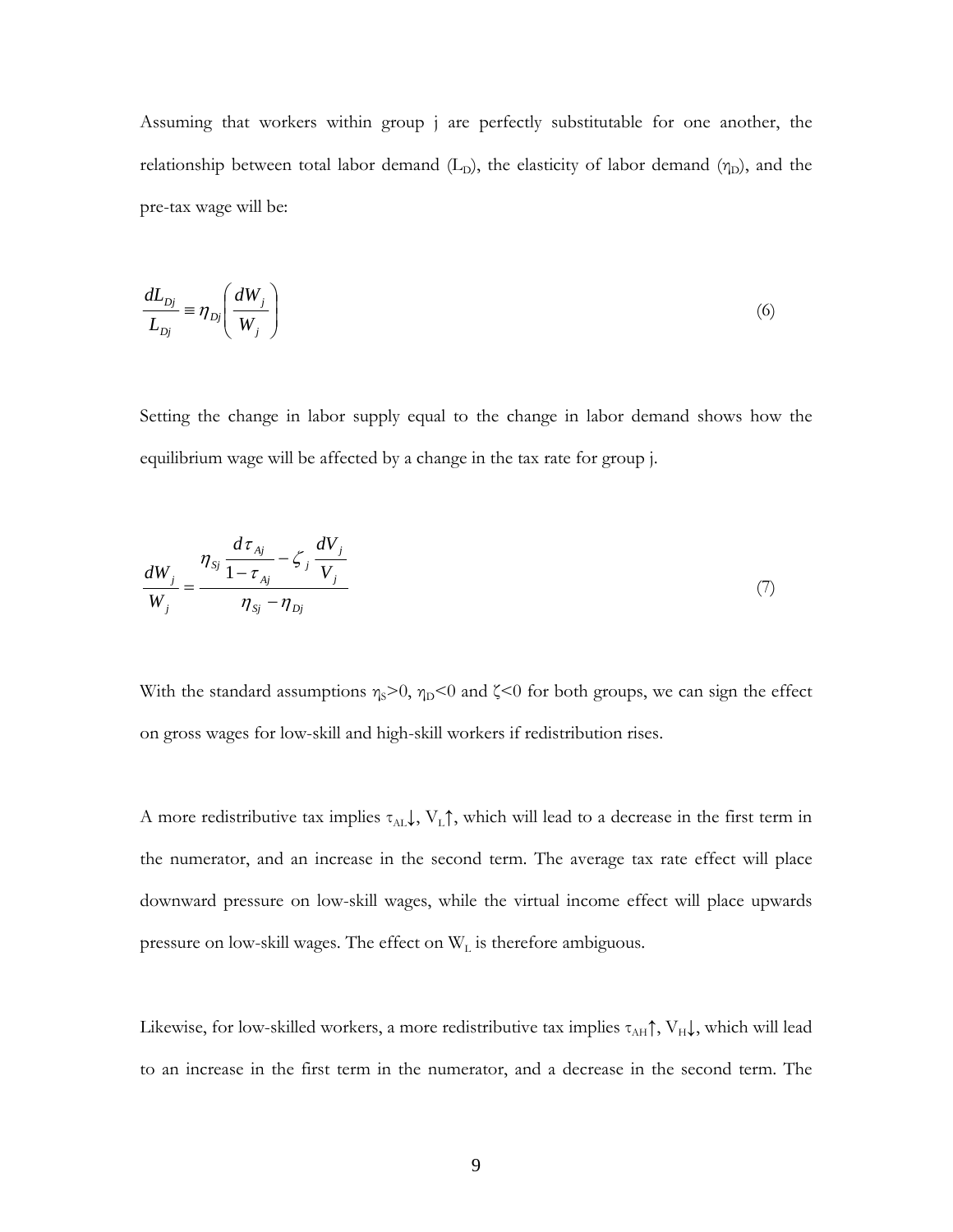average tax rate effect will place upward pressure on high-skill wages, while the virtual income effect will place downwards pressure on high-skill wages – making the impact on  $W_H$ ambiguous.

Thus far, the manner in which the effect of taxes has been modeled would be equally applicable to federal income taxes and state income taxes. The difference is in the elasticity of labor supply, which will be higher in the case of state income taxes than in the case of federal income taxes. To see this, note that we can decompose the change in labor supply (dL<sub>s</sub>) into the change due to participation (dP<sub>i</sub>) and the change due to immigration (I<sub>i</sub>):

$$
\eta_{Sj} = \frac{\frac{dP_j + I_j}{L_{Sj}}}{\frac{dw_j}{w_j}}
$$
\n(8)

In the case of a change in US federal income tax rates, it is likely that  $I_i \approx 0$ , due to constraints on the quantity of immigrants able to enter the US and the high cost of international moves. By contrast,  $I_i > 0$  for changes in US state income tax rates (interstate moves in the US are relatively straightforward), and hence  $\eta_{\text{Si}}(\text{state}) > \eta_{\text{Si}}(\text{federal})$ . From this, we can derive the result from Mirrlees (1982): the optimal amount of redistribution by a state is a declining function of the degree of mobility in response to taxes. If  $I_j$ (state) is constrained to be zero, there is no efficiency loss from a state implementing a more redistributive taxation system.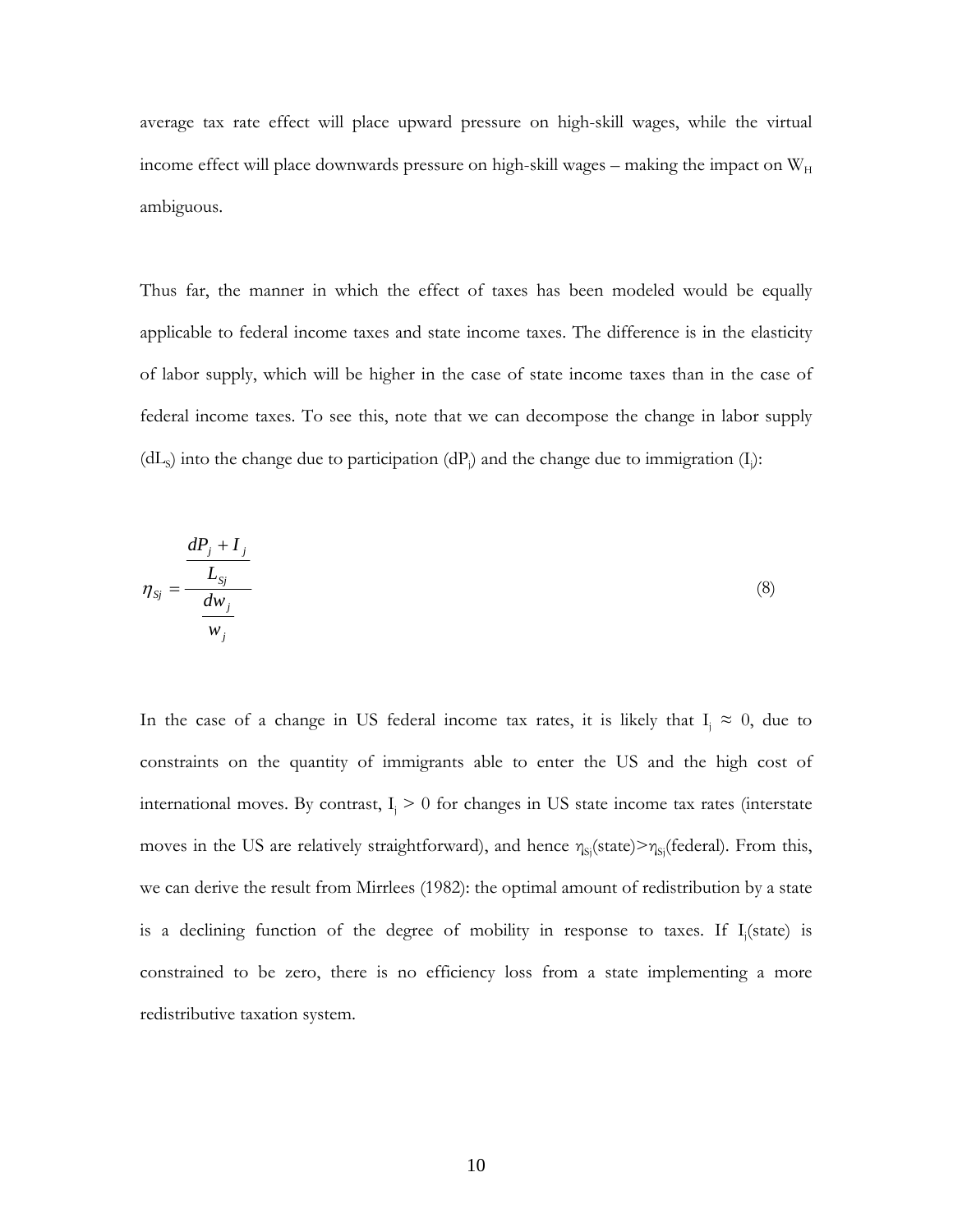How large are these migration effects? Feldstein and Wrobel (1998) begin from the proposition that net wages for skill groups  $(w_i)$  must be the same across states, which implies that  $\eta_{si}(state) = \infty$  (labor supply is perfectly elastic across states). So as  $\eta_{si}(state) \rightarrow \infty$ .

$$
\frac{dW_j}{W_j} \to \frac{d\tau_{Aj}}{1 - \tau_{Aj}}
$$
\n(9)

This implies that the change in the gross wage must be equivalent to the change in the tax rate, and therefore that the only result of a more redistributive tax will be to boost pre-tax wage inequality in a state.

Equation (9) rests strongly on the presumption that at the margin, labor supply is perfectly elastic across states. But as a theoretical matter, this need not be true. The effective cost of moving is likely to be significantly larger than the expense of relocation, since many people puta high value on remaining in close proximity to friends and family.<sup>2</sup> The fact that households must make joint decisions on location will frequently constrain mobility choices. And since households must make locational decisions based upon the expected lifetime utility stream that flows from an alternative location (Harris and Todaro 1970), a given tax change may not cause them to migrate if they believe that there is a reasonable chance that the tax policy will be reversed in the future. If these costs are sufficiently large, then in the short run (and perhaps even in the longer run), the marginal worker will prefer to accept a lower net wage in his or her current state than move interstate for a higher net wage.

<span id="page-10-0"></span> 2 So long as there is sufficient variation across "skill" over generations (ie. some high-skill parents beget low-skill children, and vice-versa), parents cannot optimize for subsequent generations.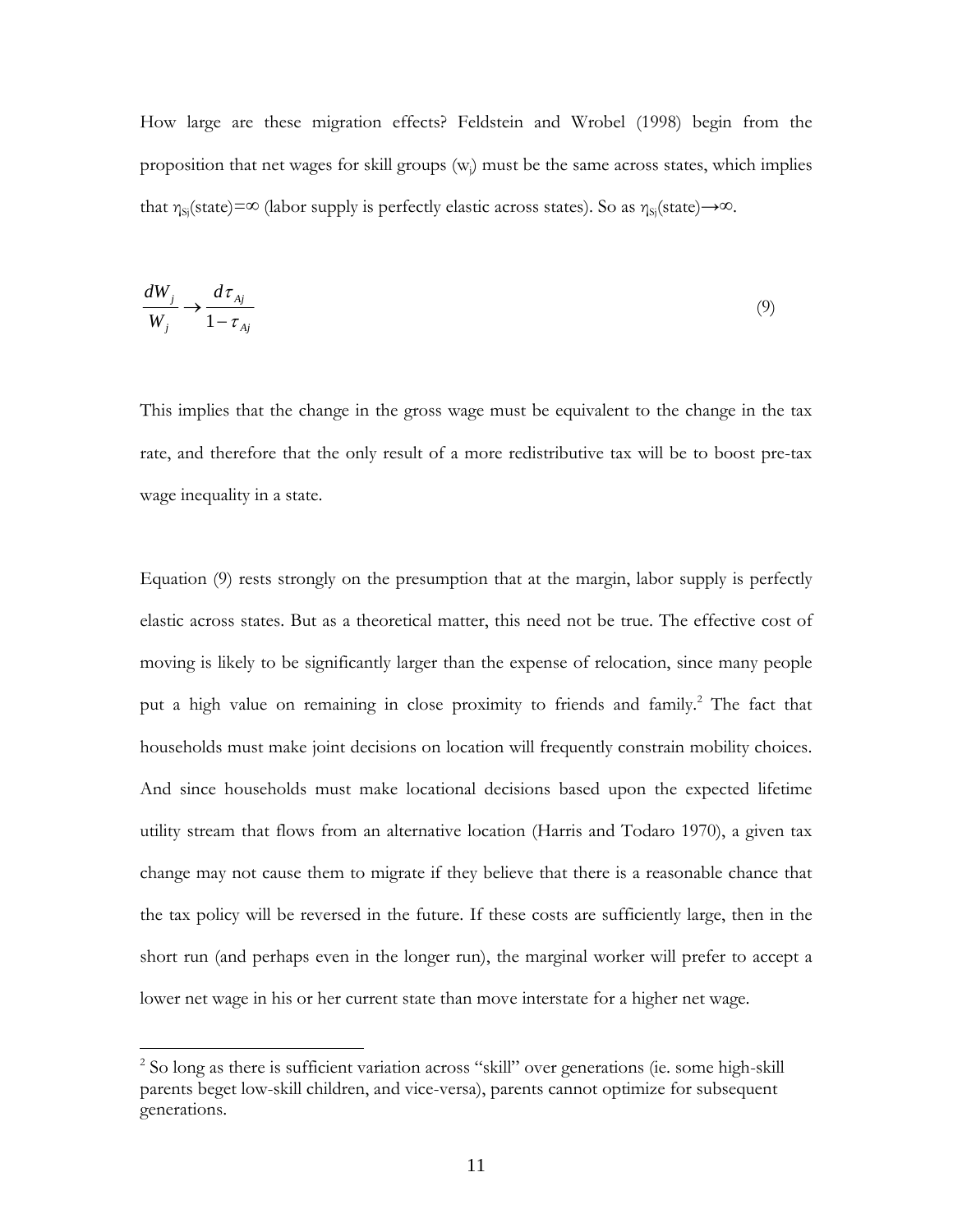#### <span id="page-11-0"></span>**3. How do Redistributive Taxes Affect the Pre-Tax Gini Coefficient?**

To test the impact of redistributive taxation on inequality, Feldstein and Wrobel (1998) regress an individual's gross hourly wage on his or her average tax rate, using data from 1983 and 1989. Since the average tax rate is endogenous to hourly earnings, they instrument for the actual average tax rate with a predicted average tax rate, based on demographic characteristics. A more reduced form approach, which will be implemented here, is to regress a measure of the distribution of hourly wages on a measure of tax redistribution, controlling for state and year fixed effects, and for certain time-varying state characteristics.

What is the appropriate measure of the redistributive effect of taxation? For simplicity, I adapt the Reynolds-Smolensky index (Reynolds and Smolensky 1977), which simply measures the amount by which taxation changes the Gini coefficient. Where GA and GB are the Gini coefficients for after-tax and before-tax income respectively, RS index  $=$  GA-GB. To obtain a measure that is increasing with the redistributive effect, I swap the terms to obtain the index GB-GA. Results are qualitatively similar if other measures of tax redistribution, such as the Musgrave-Thin index (Musgrave and Thin 1948), or the Suits index (Suits 1977), are used instead.<sup>[3](#page-11-1)</sup>

Suits index  $= 1 - L/K$ 

1

<span id="page-11-1"></span><sup>&</sup>lt;sup>3</sup> Where GA and GB are the Gini coefficients for after-tax and before-tax income respectively:

 $MT$  index =  $(1-\text{GA})/(1-\text{GB})$ 

And where K denotes the area below the line of proportionality, and L denotes the area below the Lorenz curve of tax payments against income: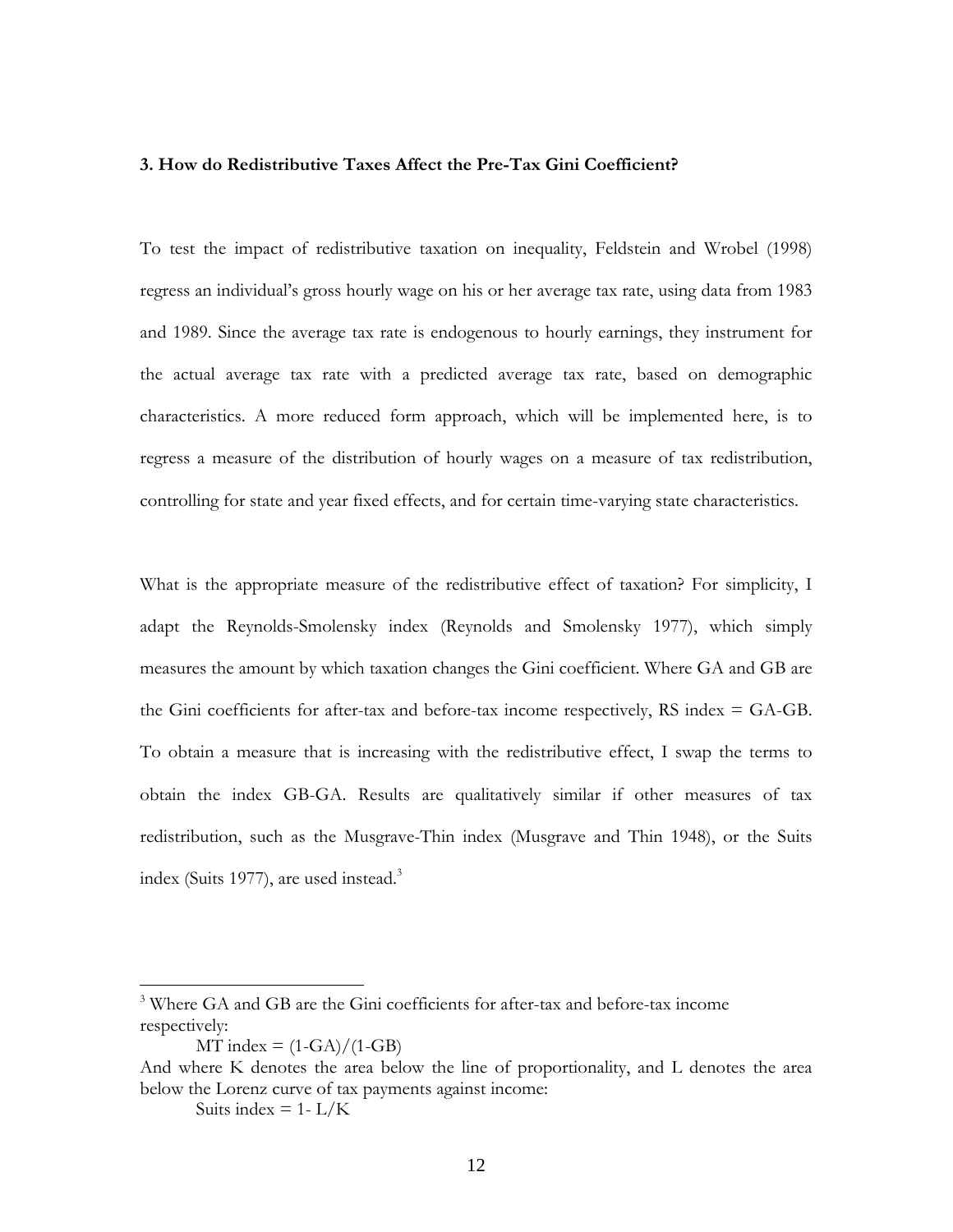In measuring the impact of taxes on inequality, it is necessary to form an index of redistribution that measures only the mechanical effect of the taxation system, and not any behavioral response. To do this, I calculate the redistributive effect of taxation based not upon the actual after-tax Gini and before-tax Gini in a given state and year, but based on the effect of the taxation system in every state and year on one single sample of households, drawn from the March 1990 CPS. This "simulated redistribution index" reflects the mechanical impact of the taxation system, but not any behavioral changes that are induced by a more or less redistributive tax system.

The measure of redistribution used here accounts only for personal income taxes. In particular, it does not include property taxes, sales taxes, and estate taxes, which may be a significant factor affecting locational decisions. To the extent that the redistributive effect of personal income taxes is positively correlated with the redistributive effect of other taxes, mine will be an underestimate of the true effect. To the extent that the redistributive effect of personal income taxes is negatively correlated with the redistributive effect of other taxes, mine will be an underestimate. However, it is somewhat reassuring to note that Feldstein and Wrobel (1998) find that omitting sales tax information makes only a slight difference to their estimates.

Both the redistributive effect of taxation and income inequality are calculated from the distribution of hourly wages among adults aged 16-55 with positive earnings. The mean of the pre-tax Gini coefficient for the distribution of hourly wages is 0.35 with a standard deviation of 0.018. Within a state, the largest one-year movements observed in the data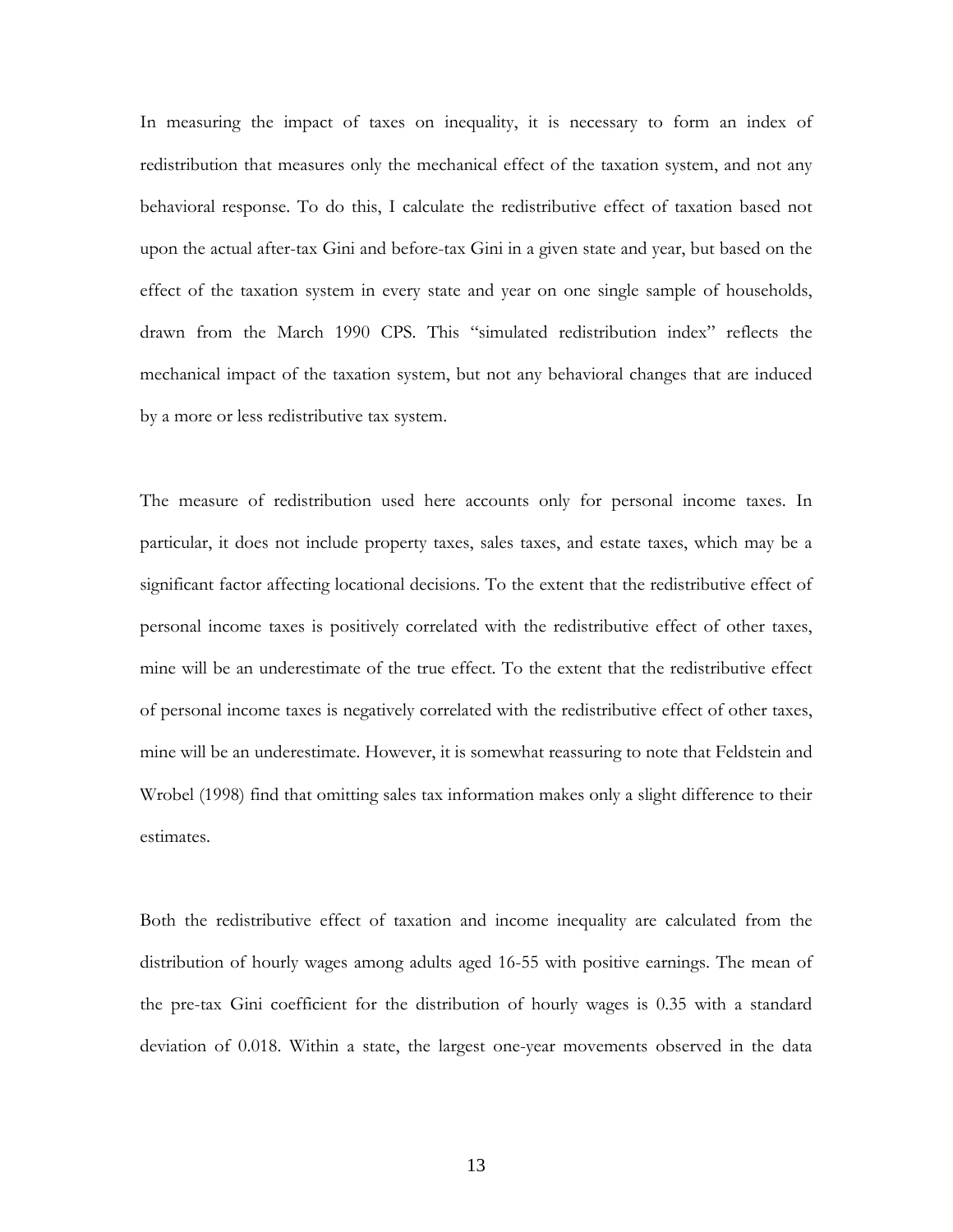are -5 Gini points and +6 Gini points. At the 10th and 90th percentiles, the one-year movements are -2 and +2 Gini points respectively.

On average, the mechanical effect of income taxes was to reduce the Gini coefficient by 0.024 (ie. by 2.4 Gini points), with a standard deviation of 0.003. However, this standard deviation overstates the extent of within-state variation in the redistributive effect of taxation. Focusing only on one-year within-state changes, the largest increase and decrease observed in the data are -0.4 and +0.4 Gini points. The changes at the 10th and 90th percentiles are -0.2 Gini points and +0.1 Gini points respectively.

Figures 1 and 2 depict scatter plots of the Gini and the redistributive effect of taxation. More detail on variable construction may be found in Appendix 1.

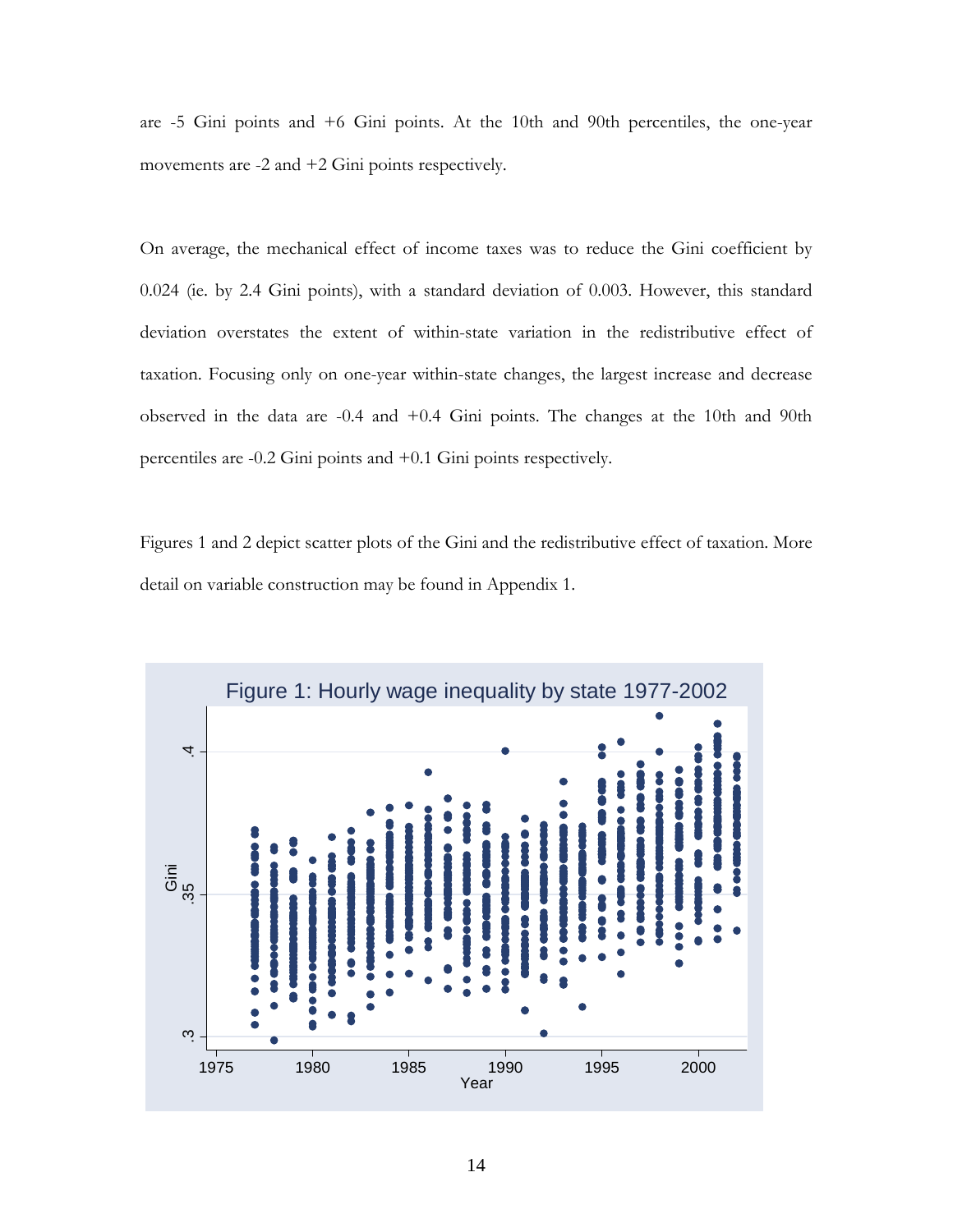

Where (ĠB–ĠA) is the amount by which taxation mechanically reduces the Gini coefficient, GB is the Gini coefficient for before-tax inequality, Z are time-varying state characteristics (the unemployment rate and the log of real per capita personal income), ζ is a vector of state dummies,  $\lambda$  is a vector of year fixed effects, and  $T_r$  is a region-specific linear time trend, I estimate the following equation:

$$
GB_{st} = \alpha + \beta(\dot{G}B - \dot{G}A)_{st} + Z_{st} + \zeta_s + \lambda_t + T_r + \varepsilon_{st}
$$
\n(10)

Note that the year dummies effectively parse out changes in federal income tax redistribution, leaving only the effects of state income taxes. This approach is preferable to estimating the redistributive effect of state taxes alone, since it allows for interaction between state and federal taxes. Including a region-specific linear time trend allows for the possibility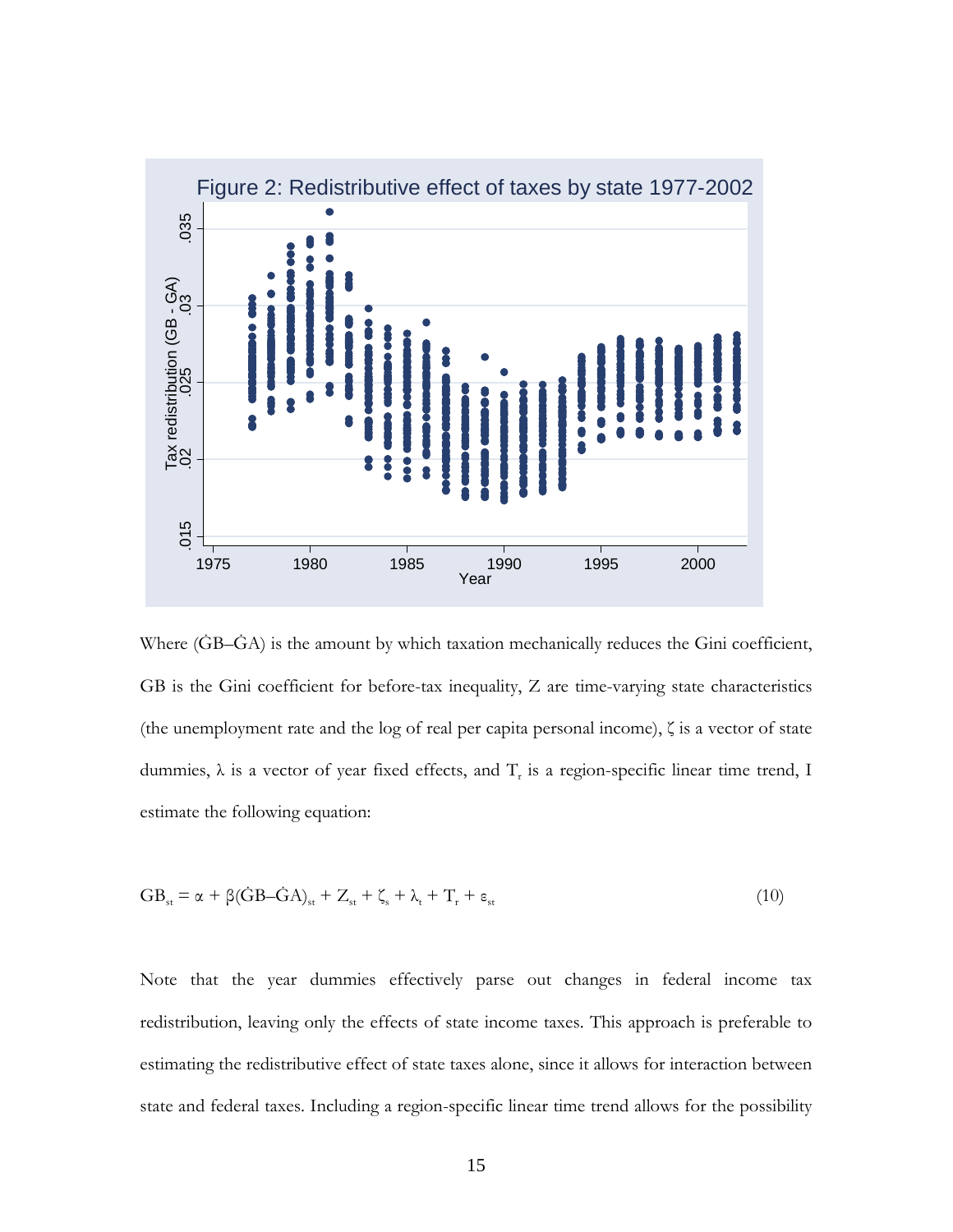that long-run linear changes within a Census division – due perhaps to changing industrial composition – might have affected both inequality and taxation systems. Standard errors are clustered at the state level, allowing for an arbitrary covariance structure over time within each state (Bertrand, Duflo and Mullainathan 2002).

The coefficient on  $\beta$  now has a straightforward interpretation. If  $\beta$ =1, then a tax system that has the mechanical effect of reducing the Gini by one point leads to a compensating 1 Gini point increase in the pre-tax distribution of income, with the net result being that the aftertax distribution of income remains unaffected by the redistributive effects of the tax. If  $β=0$ , tax redistribution has no impact on the pre-tax distribution of income. And if β=-1, then a tax system that has the mechanical effect of reducing the Gini by 1 point *also* leads to a further 1 Gini point decrease in the pre-tax distribution of income.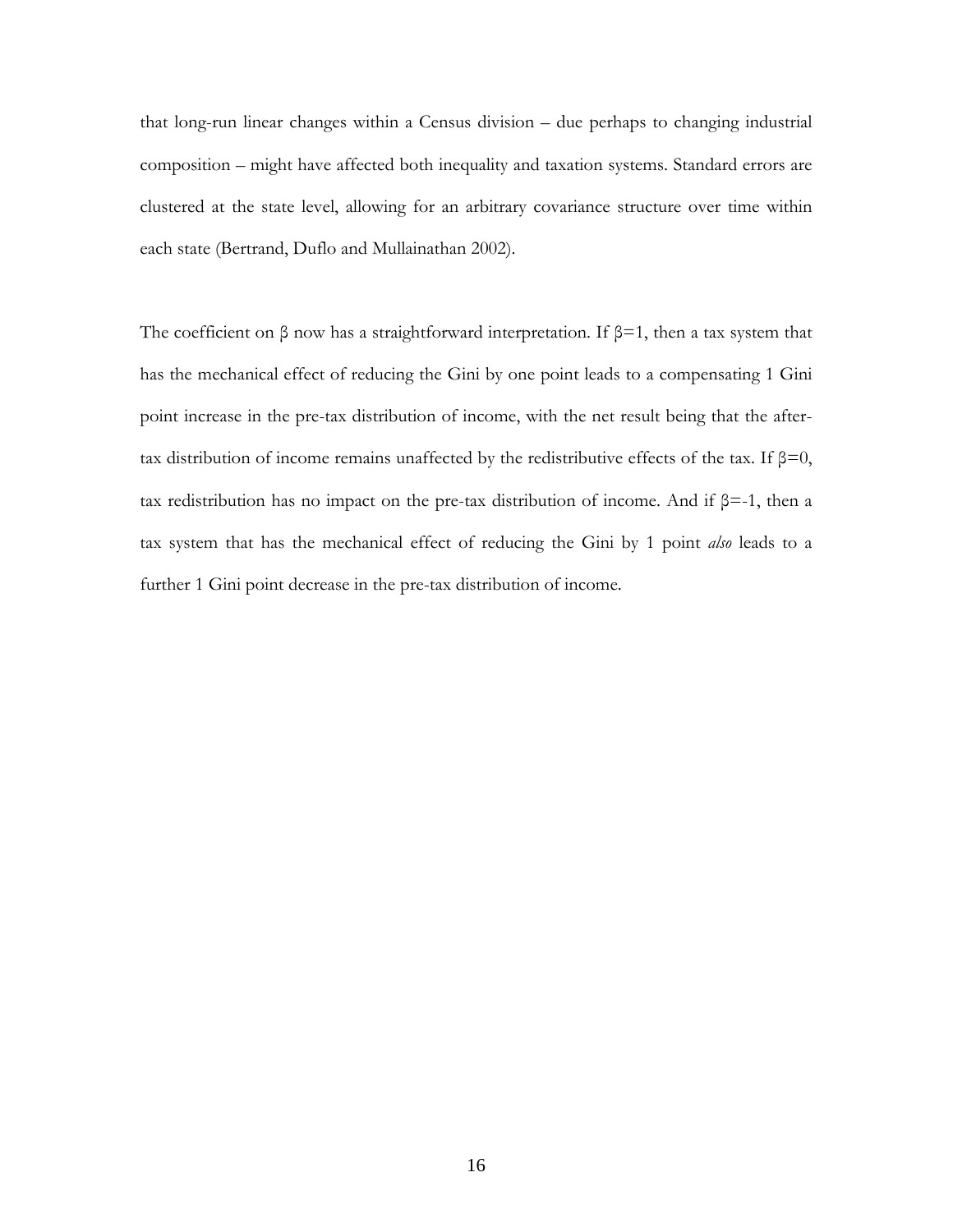| Dependent variable: Gini coefficient for pre-tax hourly wages |            |            |           |           |            |
|---------------------------------------------------------------|------------|------------|-----------|-----------|------------|
|                                                               | (1)        | (2)        | (3)       | (4)       | (5)        |
| Tax redistribution,                                           | 1.112      | 0.059      | 0.05      | $-0.176$  | 0.294      |
|                                                               | [0.723]    | [0.763]    | [0.773]   | [0.963]   | [1.214]    |
| Tax redistribution $_{t-1}$                                   |            | 0.685      | 1.022     | 1.053     | 1.325      |
|                                                               |            | [0.670]    | [0.828]   | [0.838]   | [1.258]    |
| Tax redistribution <sub>1-2</sub>                             |            | $-0.054$   | $-0.432$  | 0.034     | $-0.461$   |
|                                                               |            | [0.670]    | [0.943]   | [0.939]   | [1.368]    |
| Tax redistribution $_{t=3}$                                   |            |            | $-0.337$  | $-0.123$  | 0.15       |
|                                                               |            |            | [0.624]   | [0.945]   | [1.147]    |
| Tax redistribution $_{t=4}$                                   |            |            | $-0.543$  | $-1.495*$ | $-1.428$   |
|                                                               |            |            | [0.754]   | [0.781]   | [1.066]    |
| Tax redistribution $_{1.5}$                                   |            |            |           | 0.421     | 1.187      |
|                                                               |            |            |           | [0.620]   | [0.880]    |
| Tax redistribution $_{t=6}$                                   |            |            |           | $-0.882$  | $-0.855$   |
|                                                               |            |            |           | [0.804]   | [1.152]    |
| Tax redistribution $_{t-7}$                                   |            |            |           |           | $-1.715**$ |
|                                                               |            |            |           |           | [0.732]    |
| Tax redistribution $_{t=8}$                                   |            |            |           |           | $-0.198$   |
|                                                               |            |            |           |           | [0.637]    |
| Tax redistribution <sub>t-9</sub>                             |            |            |           |           | $-0.191$   |
|                                                               |            |            |           |           | [0.636]    |
| Unemployment rate                                             | $0.002***$ | $0.002***$ | $0.001**$ | $0.001*$  | $0.002**$  |
|                                                               | [0.001]    | [0.001]    | [0.001]   | [0.001]   | [0.001]    |
| Log real per capita                                           |            |            |           |           |            |
| income                                                        | $-0.006$   | $-0.01$    | $-0.007$  | $-0.005$  | $-0.002$   |
|                                                               | [0.021]    | [0.022]    | [0.025]   | [0.024]   | [0.035]    |
| State and year fixed                                          | Yes        | Yes        | Yes       | Yes       | Yes        |
| effects?                                                      |            |            |           |           |            |
| Region-specific time                                          | Yes        | Yes        | Yes       | Yes       | Yes        |
| trend?                                                        |            |            |           |           |            |
| Average of all                                                |            |            |           |           |            |
| redistribution                                                |            | 0.23       | $-0.05$   | $-0.17$   | $-0.19$    |
| coefficients                                                  |            | [0.33]     | [0.23]    | [0.17]    | [0.13]     |
| Observations                                                  | 1326       | 1224       | 1122      | 1020      | 867        |
| R-squared                                                     | 0.64       | 0.64       | 0.61      | 0.61      | 0.62       |

#### **Table 1: How do Redistributive Taxes Affect the Distribution of Income? Dependent variable: Gini coefficient for pre-tax hourly wages**

Note: Robust standard errors, clustered at the state level, in parentheses. \*, \*\* and \*\*\* denote statistical significance at the 10%, 5% and 1% levels respectively. 'Tax Redistribution' is the negative of the Reynolds-Smolensky index, calculated as GB-GA (see text for details).

Table 1 shows the effect of redistribution on the pre-tax distribution of income. Looking only at the contemporaneous effect of redistribution (column 1), the relationship is positive, though not significant. To test the impact of past tax redistribution on current inequality, I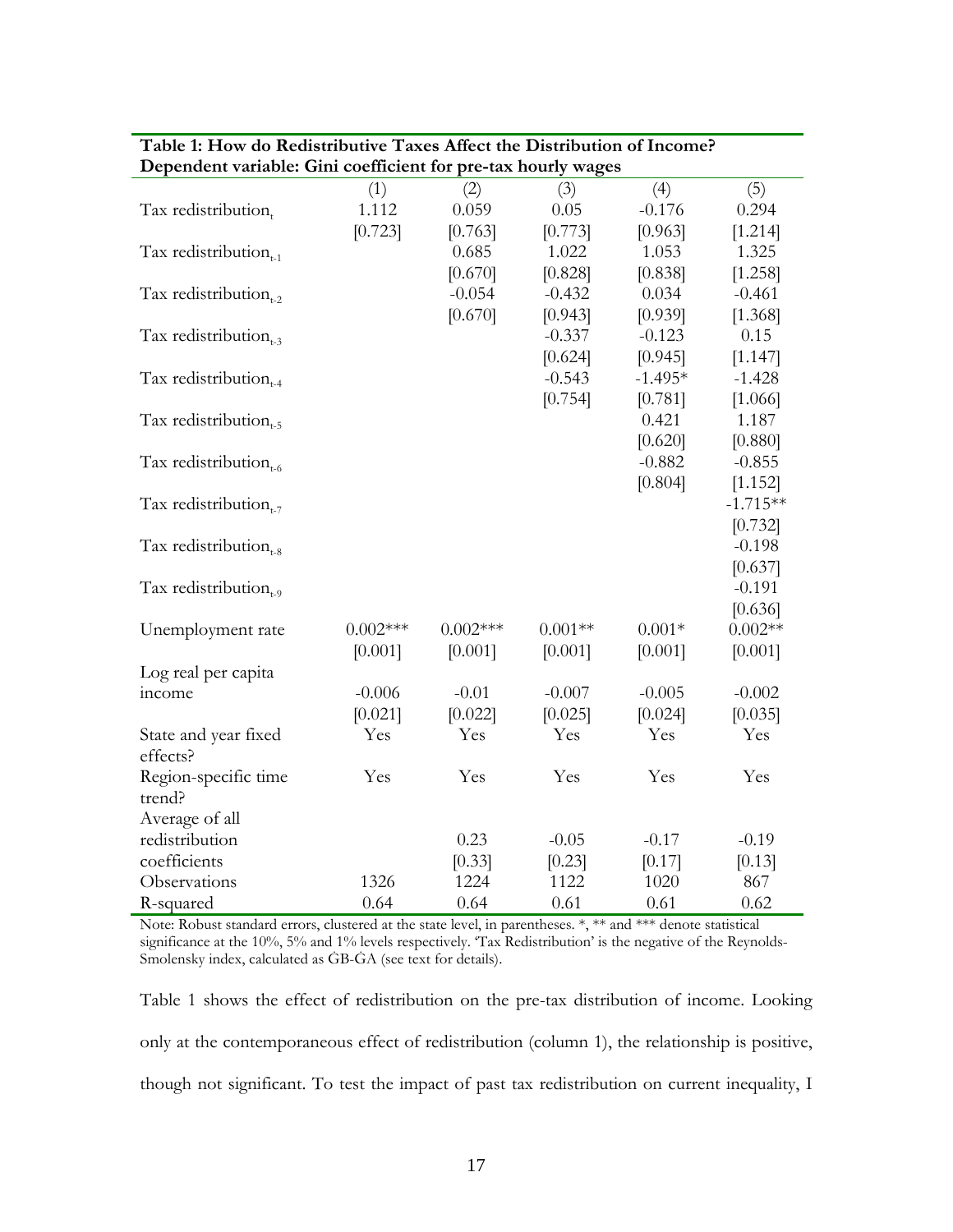<span id="page-17-0"></span>experiment with including two, four, six, and nine lags of the tax redistribution index. For example, in the case of nine lags, I estimate the equation:

$$
GB_{st} = \alpha + \beta 1(\dot{G}B - \dot{G}A)_{st} + \beta 2(\dot{G}B - \dot{G}A)_{st-1} + ... + \beta 10(\dot{G}B - \dot{G}A)_{st-9} + Z_{st} + \zeta_s + \lambda_t + T_r + \epsilon_{st}
$$
\n(11)

In each case, the average of the redistribution coefficients is statistically indistinguishable from zero, suggesting that a more redistributive taxation system does not affect the pre-tax distribution of wages, as measured by the gini coefficient. The standard errors make it possible to reject the hypothesis that wages fully adjust to changes in tax redistribution. Full adjustment of wages over a 10-year period would imply that the average of β1:β10 was 1. But in column 5, the point estimate of the summed effect of tax redistribution is -0.19, with a 95 percent confidence interval from -0.44 to 0.06.

## **4. How do Redistributive Taxes Affect the Top and Bottom of the Income Distribution?**

While the results in section 3 suggest that more redistributive taxes do not cause the distribution of gross wages to fully adjust, it is possible that a stronger impact is felt by tax reforms that affect either the bottom or top of the distribution. This would make it possible to see whether the poor or the rich were particularly sensitive to tax changes. A straightforward way to test this is to use a measure of income distribution that places more weight on one or other of the ends of the distribution. A natural choice is the S-Gini (Donaldson and Weymark 1980), a scale-free index that allows for a flexible inequality aversion parameter, δ, which determines the social weight to be applied to parts of the distribution.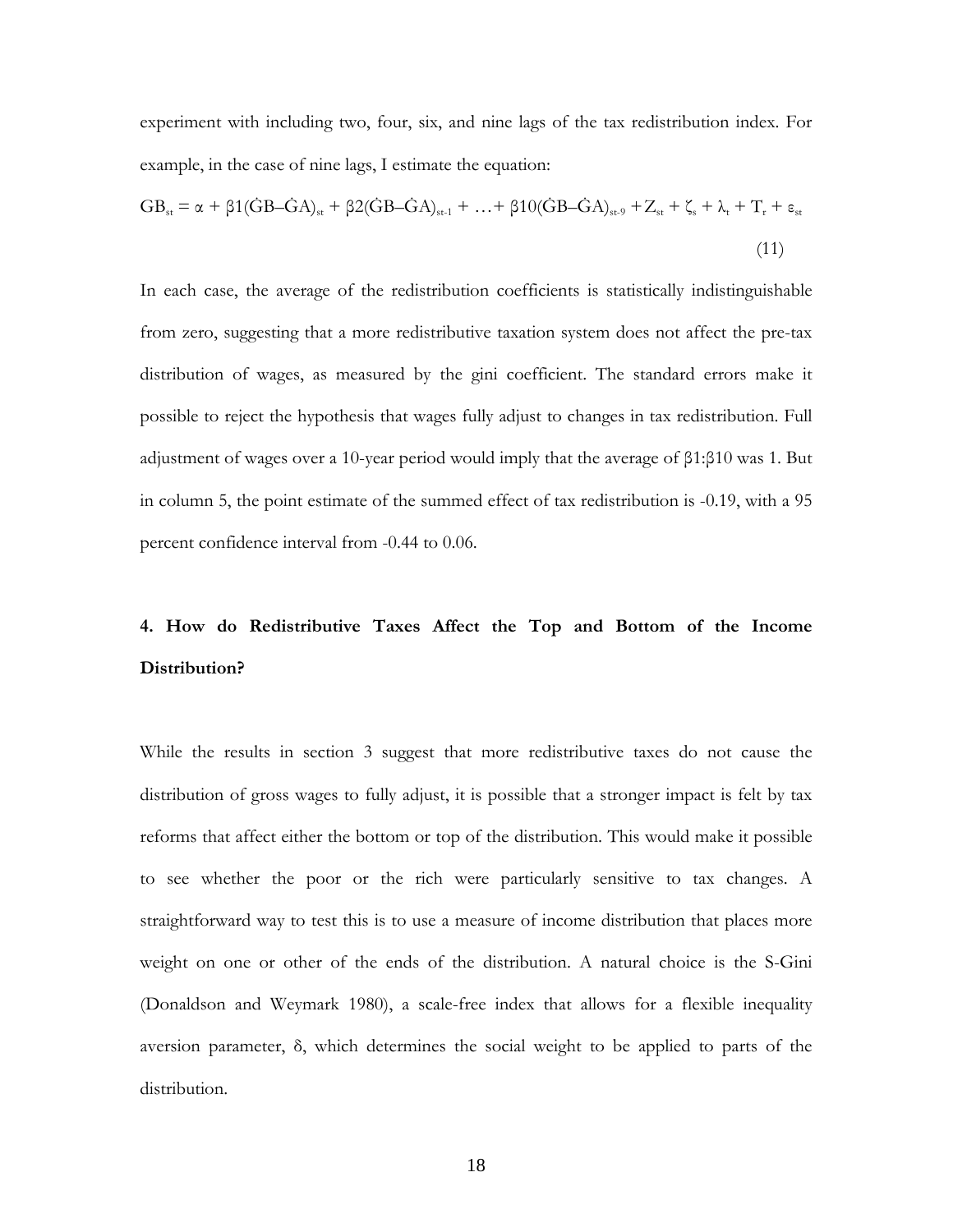Where L(p) is the area under the Lorenz Curve, representing the proportion of total income going to the bottom fraction p of a population with individual income y and mean income  $\mu$ :

$$
L(p) = \frac{1}{\mu} \int_0^{Q(p)} y \, dF(y) \tag{12}
$$

the S-Gini is given by the formula:

$$
SG_{\delta} = 1 - \delta(\delta - 1) \int_0^1 (1 - p)^{\delta - 2} L(p) d(p)
$$
\n(13)

Where  $y_{1:n} \leq y_{2:n} \leq ... \leq y_{nn}$  are the order statistics for income of n individuals, a consistent estimator for the S-Gini is:

$$
SG_{\delta} = 1 - \frac{1}{\mu n^{\delta}} \sum_{i=1}^{n} \left( (n - i + 1)^{\delta} - (n - i)^{\delta} \right) y_{i:n}
$$
(14)

For δ≤1, the S-Gini is undefined. For 1<δ<2, the index places more weight on the top of the distribution, while for  $\delta$  > 2, the index places progressively more weight on the bottom of the distribution. When  $\delta=2$ , the S-Gini is identical to the Gini coefficient (for a more detailed discussion, see Lambert 1993; Barrett and Donald 2000; Zitikis and Gastwirth 2002).

It is therefore straightforward to use the S-Gini to develop alternative measures of the redistributive effect of taxation, weighting the top and bottom of the distribution differently. In section 3, estimates were presented for a redistribution measure based on the Gini coefficient (δ=2):

$$
P_2 = S\dot{G}B_2 - S\dot{G}B_2 = \dot{G}B - \dot{G}A\tag{15}
$$

Here, I present four alternative measures of redistributive effect; two which place more weight than the Gini-derived measure on the top of the income distribution: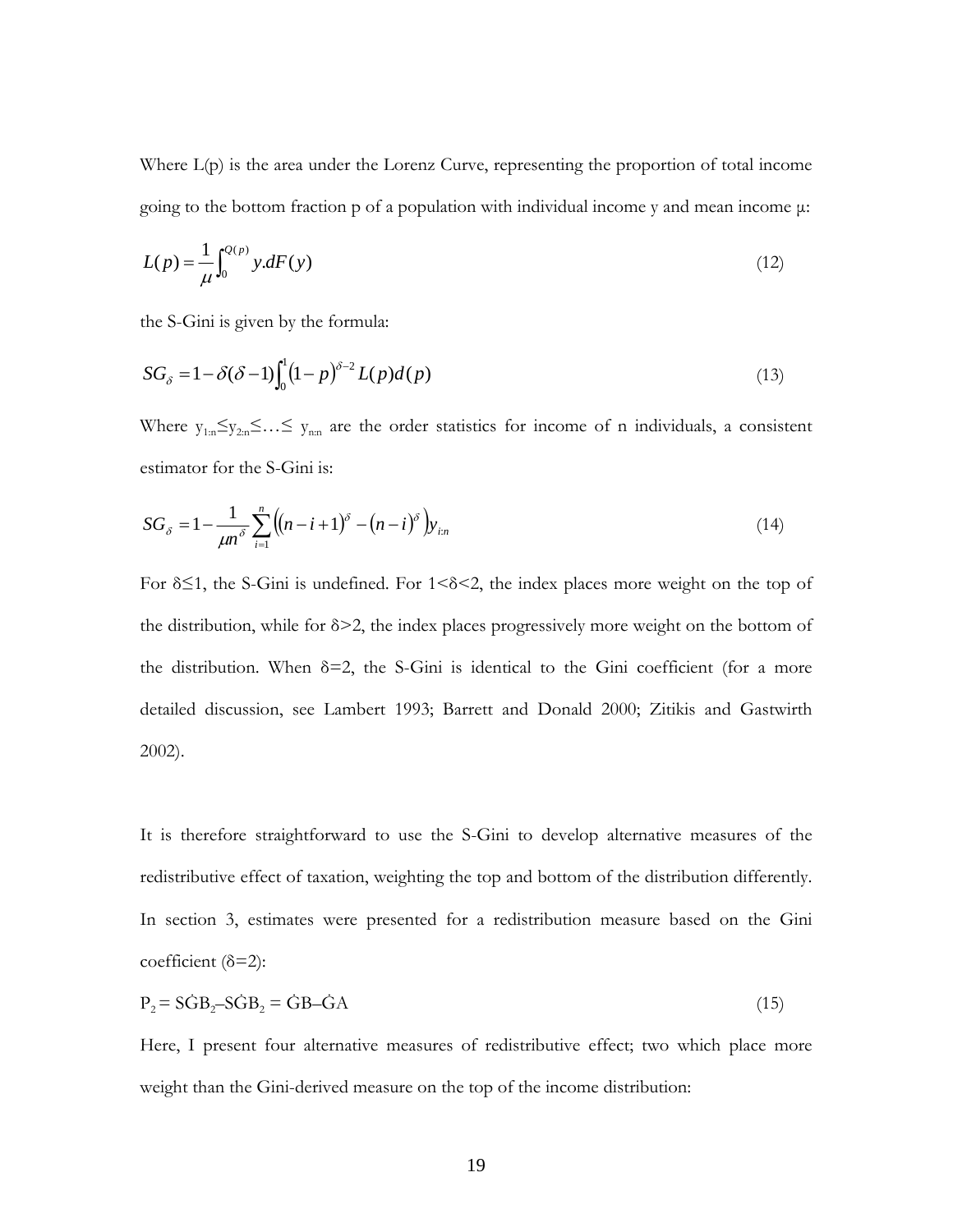$$
P_{1.25} = S\dot{G}B_{1.25} - S\dot{G}A_{1.25} \tag{16}
$$

$$
P_{1.5} = S\dot{G}B_{1.5} - S\dot{G}A_{1.5} \tag{17}
$$

And two which place more weight than the Gini-derived measure on those at the bottom of the income distribution:

$$
P_{2.5} = S\dot{G}B_{2.5} - S\dot{G}A_{2.5} \tag{18}
$$

$$
P_{3.5} = S\dot{G}B_{3.5} - S\dot{G}A_{3.5} \tag{19}
$$

Summary statistics for each measure are presented in Appendix Table 1.

In each instance, I estimate the impact on the corresponding pre-tax S-Gini coefficient, with current redistribution and nine lags as the independent variables of interest. For example, in the case of the redistribution measure where  $\delta$ =1.25, I estimate the equation:

$$
SGB_{1.25, st} = \alpha + \beta 1(SGB_{1.25} - SGA_{1.25})_{st} + \beta 2(SGB_{1.25} - SGA_{1.25})_{st-1} + ...
$$
  
+ 
$$
\beta 10(SGB_{1.25} - SGA_{1.25})_{st-9} + Z_{st} + \zeta_s + \lambda_t + \varepsilon_{st}
$$
 (20)

The interpretation of  $\beta$  is therefore analogous to Section 3. If  $\beta$ =1, then a tax system that has the mechanical effect of reducing the S-Gini $_{\delta}$  leads to a behavioral change that increases the S-Gini<sub>s</sub> by the same amount, while if  $\beta=0$ , the redistributive effect of taxation, as measured by the change in the S-Gini $_{5}$ , has no impact on the distribution of gross wages.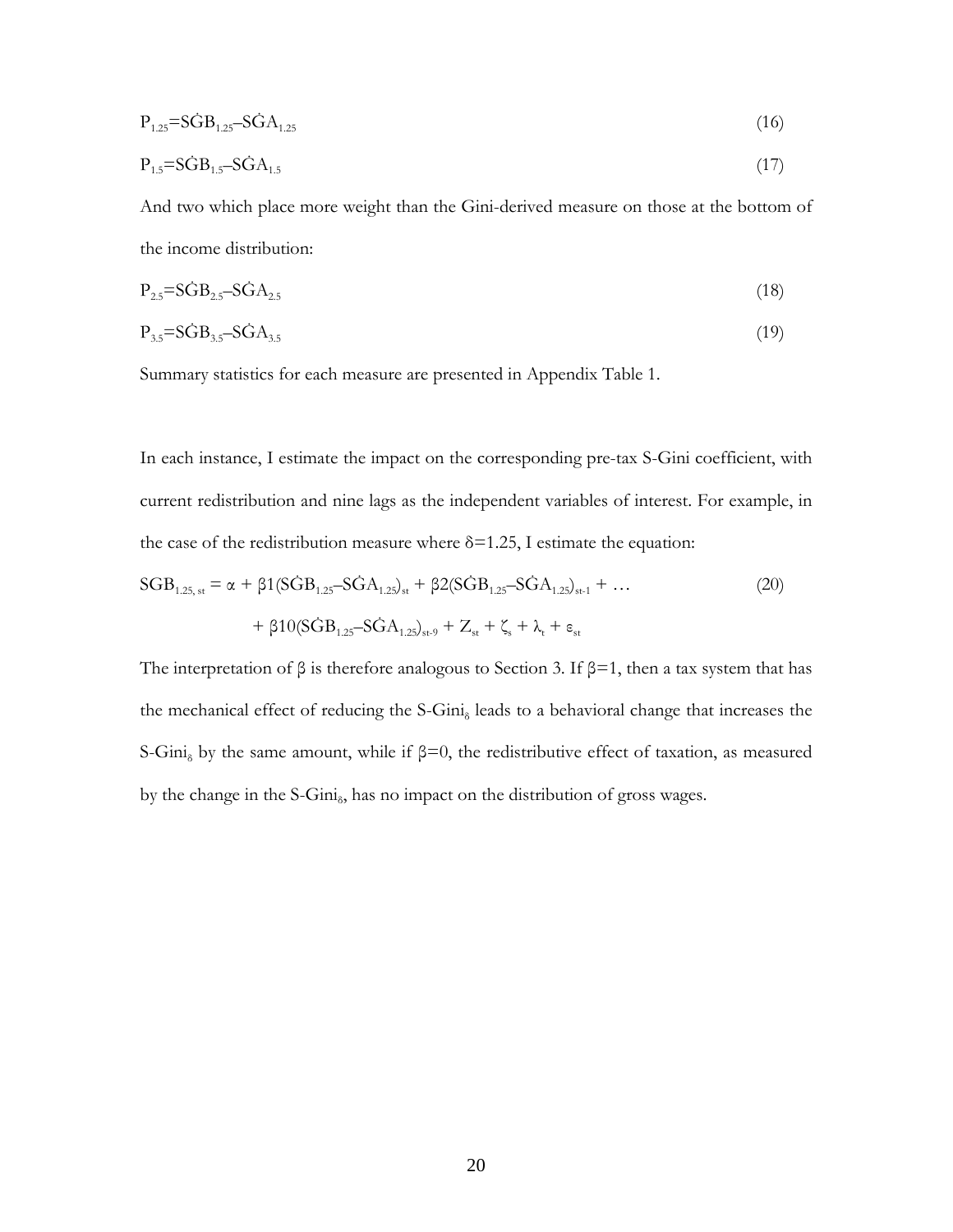| Dependent variable. S-Glin coemerciit for pre-tax hourly wages |                 |                        |                |                          |
|----------------------------------------------------------------|-----------------|------------------------|----------------|--------------------------|
|                                                                | (1)             | (2)                    | (3)            | (4)                      |
|                                                                | $\delta = 1.25$ | $\delta = 1.5$         | $\delta = 2.5$ | $\delta = 3.5$           |
|                                                                |                 | More weight on top of  |                | More weight on bottom of |
|                                                                |                 | distribution than Gini |                | distribution than Gini   |
| Tax redistribution,                                            | $-0.282$        | 0.013                  | 0.325          | 0.067                    |
|                                                                | [1.401]         | [1.300]                | [1.181]        | [1.171]                  |
| Tax redistribution $_{t-1}$                                    | 1.623           | 1.502                  | 1.201          | 1.049                    |
|                                                                | [1.256]         | [1.231]                | [1.310]        | [1.414]                  |
| Tax redistribution $_{t-2}$                                    | $-1.348$        | $-0.943$               | $-0.183$       | 0.133                    |
|                                                                | [1.523]         | [1.439]                | [1.362]        | [1.408]                  |
| Tax redistribution $_{t=3}$                                    | 0.839           | 0.542                  | $-0.098$       | $-0.401$                 |
|                                                                | [1.179]         | [1.135]                | [1.220]        | [1.410]                  |
| Tax redistribution $_{t=4}$                                    | $-0.916$        | $-1.164$               | $-1.579$       | $-1.778*$                |
|                                                                | [1.167]         | [1.113]                | [1.045]        | [1.036]                  |
| Tax redistribution $_{t=5}$                                    | 1.488           | 1.369                  | 1.067          | 0.949                    |
|                                                                | [0.964]         | [0.904]                | [0.910]        | [1.021]                  |
| Tax redistribution $_{t=6}$                                    | $-0.758$        | $-0.843$               | $-0.78$        | $-0.569$                 |
|                                                                | [1.225]         | [1.173]                | [1.183]        | [1.309]                  |
| Tax redistribution $_{t-7}$                                    | $-1.767*$       | $-1.728**$             | $-1.758**$     | $-1.944**$               |
|                                                                | [0.900]         | [0.799]                | [0.741]        | [0.824]                  |
| Tax redistribution $_{4-8}$                                    | $-0.354$        | $-0.324$               | $-0.064$       | 0.159                    |
|                                                                | [0.712]         | [0.659]                | [0.653]        | [0.708]                  |
| Tax redistribution $_{t=0}$                                    | $-0.187$        | $-0.225$               | $-0.099$       | 0.132                    |
|                                                                | [0.713]         | [0.676]                | [0.625]        | [0.650]                  |
| Unemployment rate                                              | 0.000           | 0.001                  | $0.002**$      | $0.002***$               |
|                                                                | [0.000]         | [0.001]                | [0.001]        | [0.001]                  |
| Log real per capita income                                     | 0.000           | 0.000                  | $-0.007$       | $-0.013$                 |
|                                                                | [0.017]         | [0.026]                | [0.037]        | [0.038]                  |
| State and year fixed effects?                                  | Yes             | Yes                    | Yes            | Yes                      |
| Region-specific time trend?                                    | Yes             | Yes                    | Yes            | Yes                      |
| Average of all redistribution                                  | $-0.17$         | $-0.18$                | $-0.20$        | $-0.22*$                 |
| coefficients                                                   | [0.14]          | [0.13]                 | [0.12]         | [0.12]                   |
| Observations                                                   | 867             | 867                    | 867            | 867                      |
| R-squared                                                      | 0.65            | 0.63                   | 0.62           | 0.62                     |

**Table 2: How do Redistributive Taxes Affect the Top and Bottom of the Income Distribution? Dependent variable: S-Gini coefficient for pre-tax hourly wages** 

Note: Robust standard errors, clustered at the state level, in parentheses. \*, \*\* and \*\*\* denote statistical significance at the 10%, 5% and 1% levels respectively. 'Tax Redistribution<sub> $\delta_{\rm t}$ </sub>' is calculated as  $SGB_{\delta}$ - $SGA_{\delta}$  (see text for details).

Table 2 shows the results using the four alternative redistribution indices. While the effect of tax-induced redistribution on wages appears to be slightly stronger at the top of the distribution, there is little difference between the four specifications. As with the gini-derived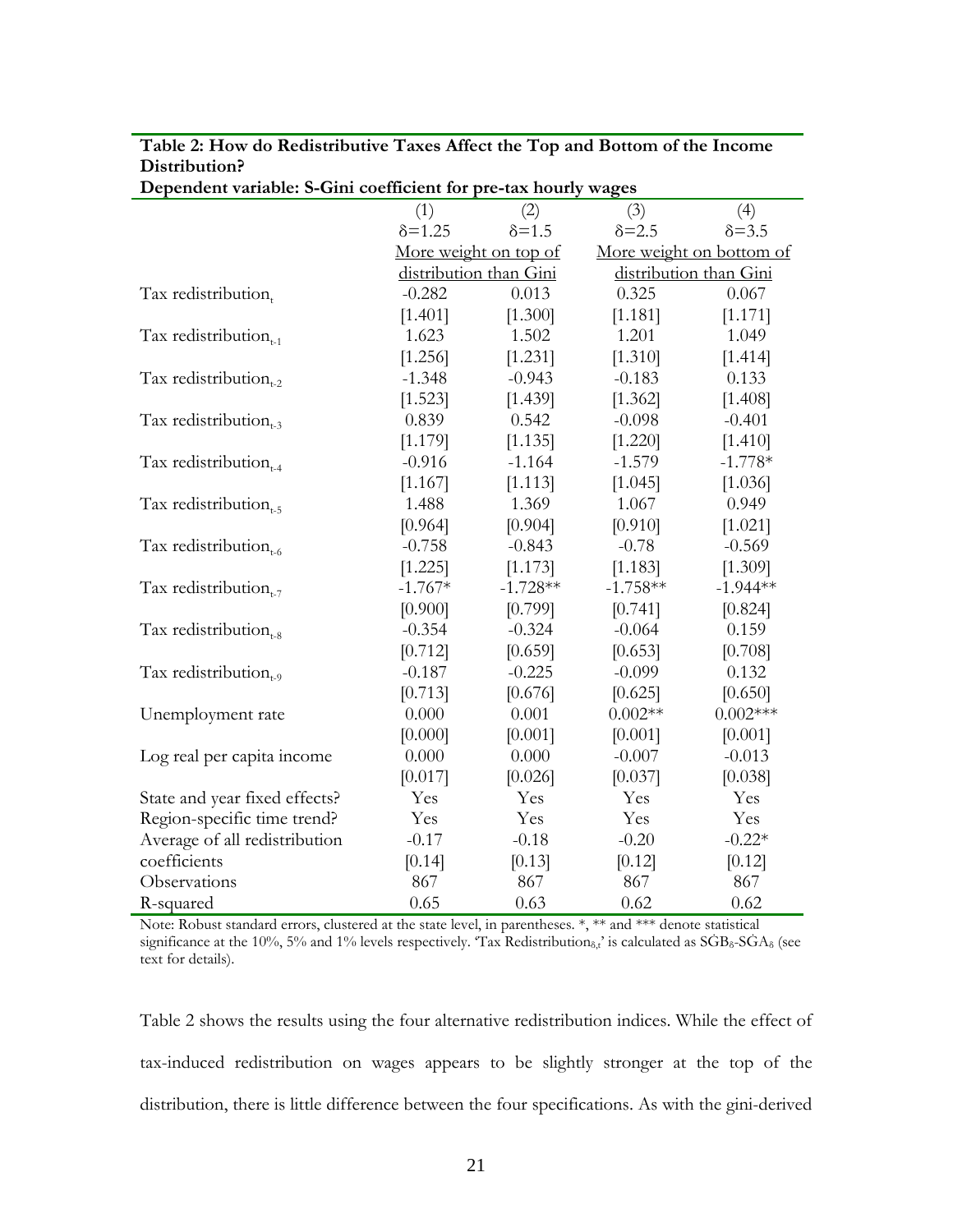<span id="page-21-0"></span>redistribution measure  $(\delta = 2)$ , the effect of tax redistribution on wages is approximately zero. The confidence intervals on the estimate for the average of all redistribution coefficients makes it possible to reject, at the 95 percent confidence level, the hypothesis that the average of β1:β10 is 1.

Perhaps puzzlingly, when the most weight is placed on the bottom of the distribution, more progressive taxes appear to be associated with a more equal distribution of pre-tax wages, though the coefficient is small and only significant at the 10 percent level. One possible explanation for this result is that states with more redistributive taxes may use the additional revenue to create jobs for low-skilled workers.<sup>[4](#page-21-1)</sup>

#### **5. Migration, Income and Post-Tax Inequality**

 $\overline{a}$ 

In the previous two sections, I found that the degree to which state taxation systems redistributed income had little impact on the pre-tax distribution of hourly wages. Here, I consider three other parts of the story: the impact of tax redistribution on mobility, *post-tax*  inequality, and personal income.

First, does the redistributive effect of taxation tax drive interstate mobility? To test this, I use five measures of population mobility: the fraction of a state's adult population that moved in from another state during the year, the fraction of a state's population that has moved out to another state during the year, the ratio of in-movers' hourly wages to non-movers' wages, the

<span id="page-21-1"></span><sup>&</sup>lt;sup>4</sup> Another possibility is that state earned income tax credits had a particular effect on the earnings distribution. However, when the sample is split into states with and without earned income tax credits, the results are similar for both groups.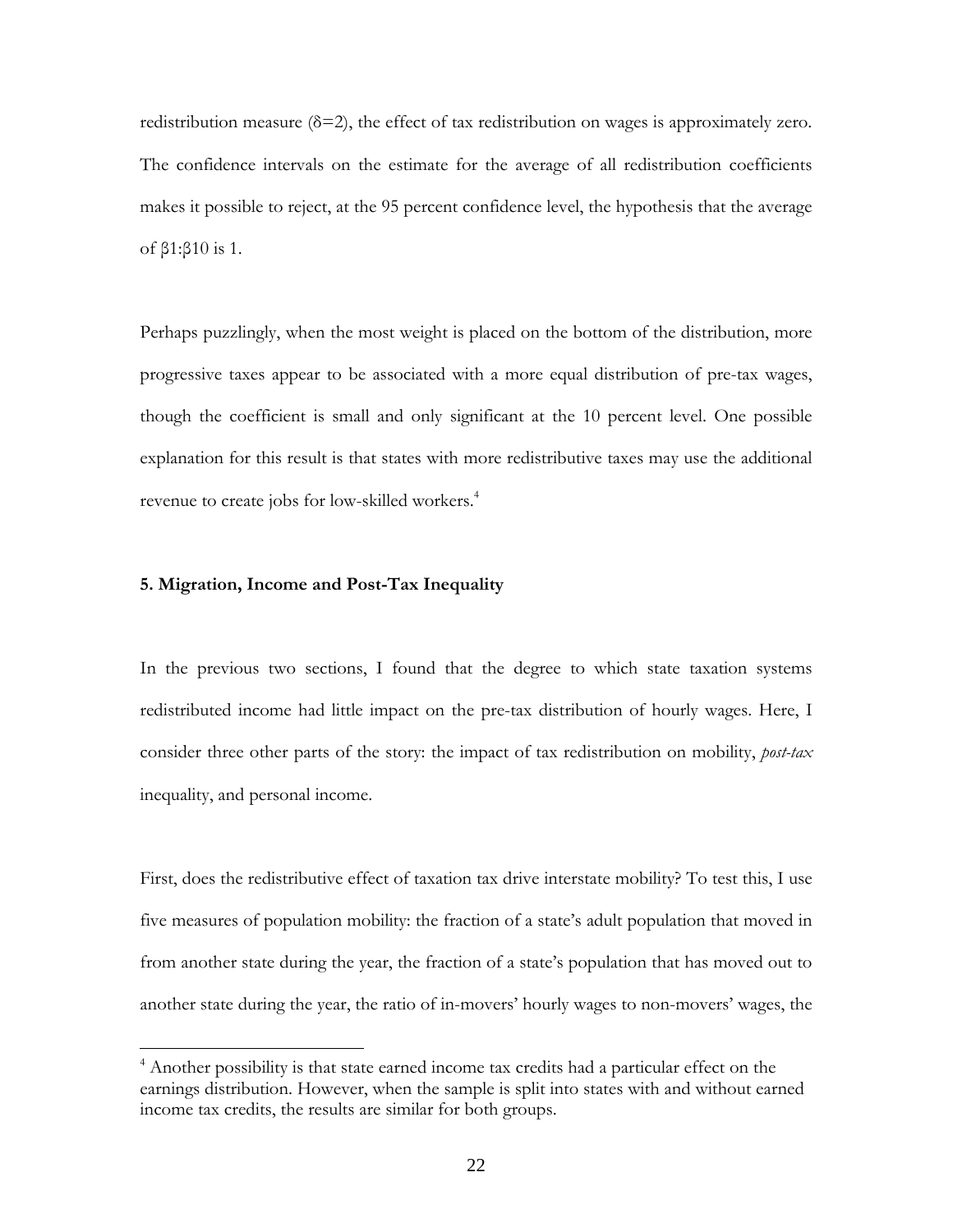ratio of out-movers' hourly wages to non-movers' wages, and the log of the state's population in that year. It should be noted that the first four measures are taken from the March CPS, and therefore that measures in year T relate to migration not from January T to December T, but from March T until March T+1.<sup>5</sup>

| Table 3: Does tax redistribution drive interstate migration? |             |           |             |             |             |
|--------------------------------------------------------------|-------------|-----------|-------------|-------------|-------------|
|                                                              | (1)         | (2)       | (3)         | (4)         | (5)         |
| Dependent                                                    | Incoming    | Outgoing  | Wage ratio: | Wage ratio: | Log         |
| variable:                                                    | migration   | migration | incoming/   | outgoing/   | population  |
|                                                              | rate        | rate      | nonmovers   | nonmovers   |             |
| $TR_{t}$                                                     | $-1.182$    | $-0.348$  | 8.001       | $-10.746$   | $-9.027***$ |
|                                                              | [0.782]     | [0.782]   | [12.303]    | [17.324]    | [3.328]     |
| $TR_{t-1}$                                                   | 1.028       | $-1.261$  | $-11.152$   | 48.173**    | $-2.01$     |
|                                                              | [1.172]     | [0.847]   | [14.271]    | [22.240]    | [1.894]     |
| $TR_{t-2}$                                                   | $-2.140*$   | $-0.206$  | 6.928       | $-14.473$   | $-0.675$    |
|                                                              | [1.151]     | [0.819]   | [16.166]    | [16.059]    | [2.589]     |
| $TR_{t-3}$                                                   | 0.47        | 0.244     | $-3.084$    | $-3.416$    | $-2.902*$   |
|                                                              | [0.983]     | [0.794]   | [12.781]    | [14.666]    | [1.646]     |
| $TR_{t-4}$                                                   | 1.215       | 0.148     | 5.232       | $-4.293$    | $-5.413$    |
|                                                              | [1.097]     | [0.759]   | [12.728]    | [12.491]    | [4.484]     |
| Unemp. rate                                                  | $-0.002***$ | $0.001*$  | $-0.011$    | 0.009       | 0.005       |
|                                                              | [0.000]     | [0.001]   | [0.007]     | [0.009]     | [0.004]     |
| Log real per capita                                          | $0.067***$  | 0.013     | $-0.469**$  | $-0.536*$   | 0.226       |
| income                                                       | [0.019]     | [0.021]   | [0.178]     | [0.298]     | [0.140]     |
| State and year FE?                                           | Yes         | Yes       | Yes         | Yes         | Yes         |
| Region-specific                                              | Yes         | Yes       | Yes         | Yes         | Yes         |
| time trend?                                                  |             |           |             |             |             |
| Average of all                                               | $-0.12$     | $-0.28$   | 1.19        | 3.05        | $-4.01**$   |
| redistribution coefs                                         | [0.16]      | [0.22]    | [2.64]      | [2.82]      | [1.94]      |
| Observations                                                 | 1020        | 1020      | 1020        | 1019        | 1122        |
| R-squared                                                    | 0.73        | 0.71      | 0.15        | 0.12        | 0.99        |

Note: Robust standard errors, clustered at the state level, in parentheses. \*, \*\* and \*\*\* denote statistical significance at the 10%, 5% and 1% levels respectively.  $T\overline{R}$  is the negative of the Reynolds-Smolensky index, calculated as  $\overrightarrow{GB-GA}$  (see text for details). Dependent variables in columns (1) to (4) are measured from March<sub>t</sub> to  $March_{t+1}$ 

Table 3 focuses only on the effects in the year of the tax change and the following four years, since it seems reasonable to expect that most migration will occur during this window.

 $\overline{a}$ 

<span id="page-22-0"></span><sup>&</sup>lt;sup>5</sup> One possible solution would be to convert the March T to March T+1 data into January T to December T data by the simple formula:  $X(Jan T: Dec T) = 0.25*X (Mar T-1: Mar T) +$ 0.75\*X(Mar T: Mar T+1). Unfortunately, because mobility rates are missing for several years, this kind of averaging reduces the sample size too severely.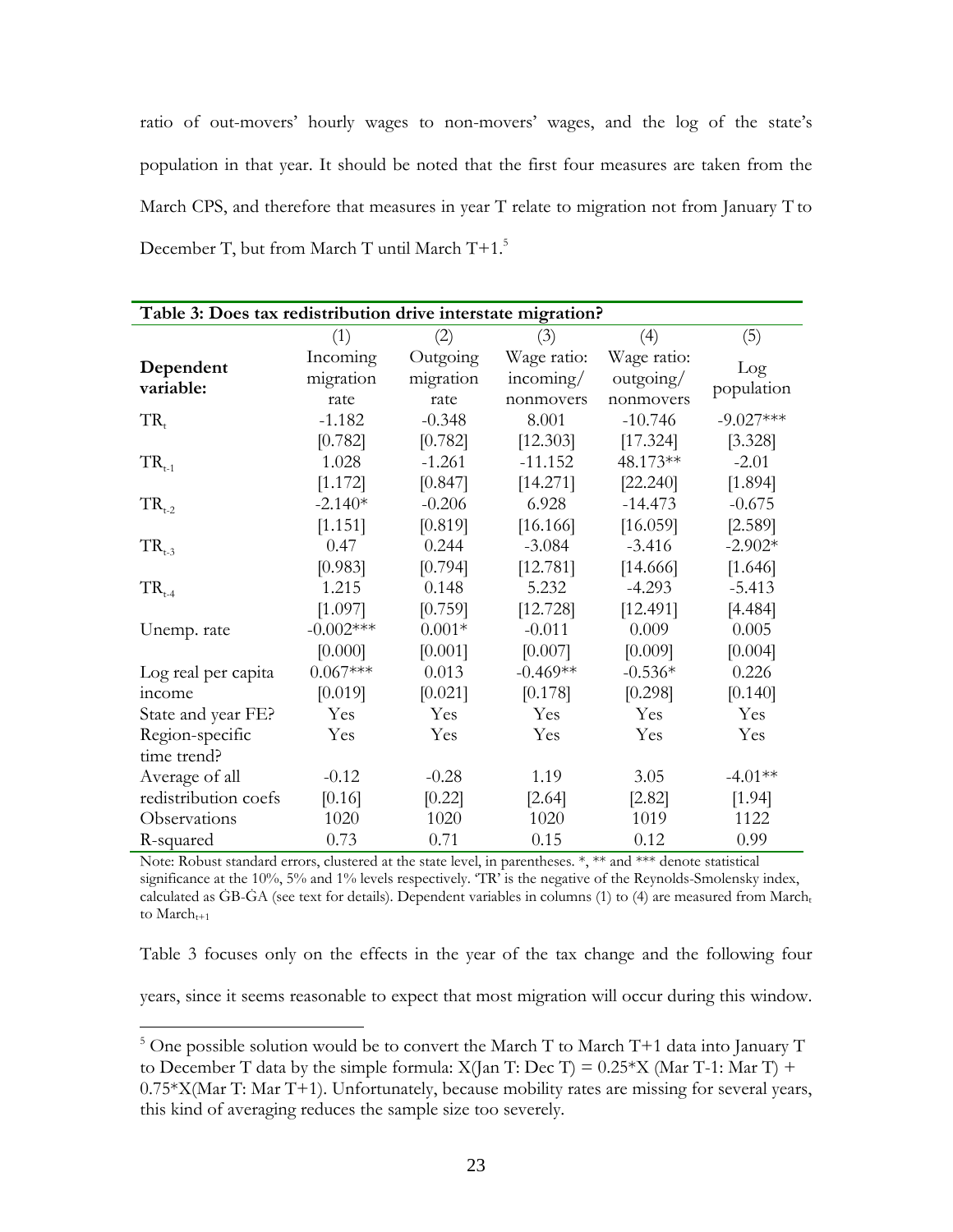The results in columns (1) to (4) suggest that, using CPS data, more redistributive state taxes have no discernable effect on migration patterns. However, using population data (sourced from the Bureau of Economic Analysis), the effect of tax redistribution on state population is negative and significant, with a coefficient of -4, indicating that a one standard deviation increase in the redistributive effect of a state's tax system (ie. boosting ĠB-ĠA by 0.3 Gini points) – sustained over a five-year time horizon – is associated with a 1.2 percent fall in the state's population.

How do more redistributive taxes affect income and the post-tax distribution of income? This question is particularly pertinent in the light of Feldstein and Wrobel's conclusion:

"[T]here can be no trade-off at the state level between distribution goals and economic efficiency. Shifts in state tax progressivity, by altering the structure of employment in the state and distorting the mix of labor inputs used by firms in the state, create deadweight efficiency losses without achieving any net local redistribution of real incomes." (1998, 392)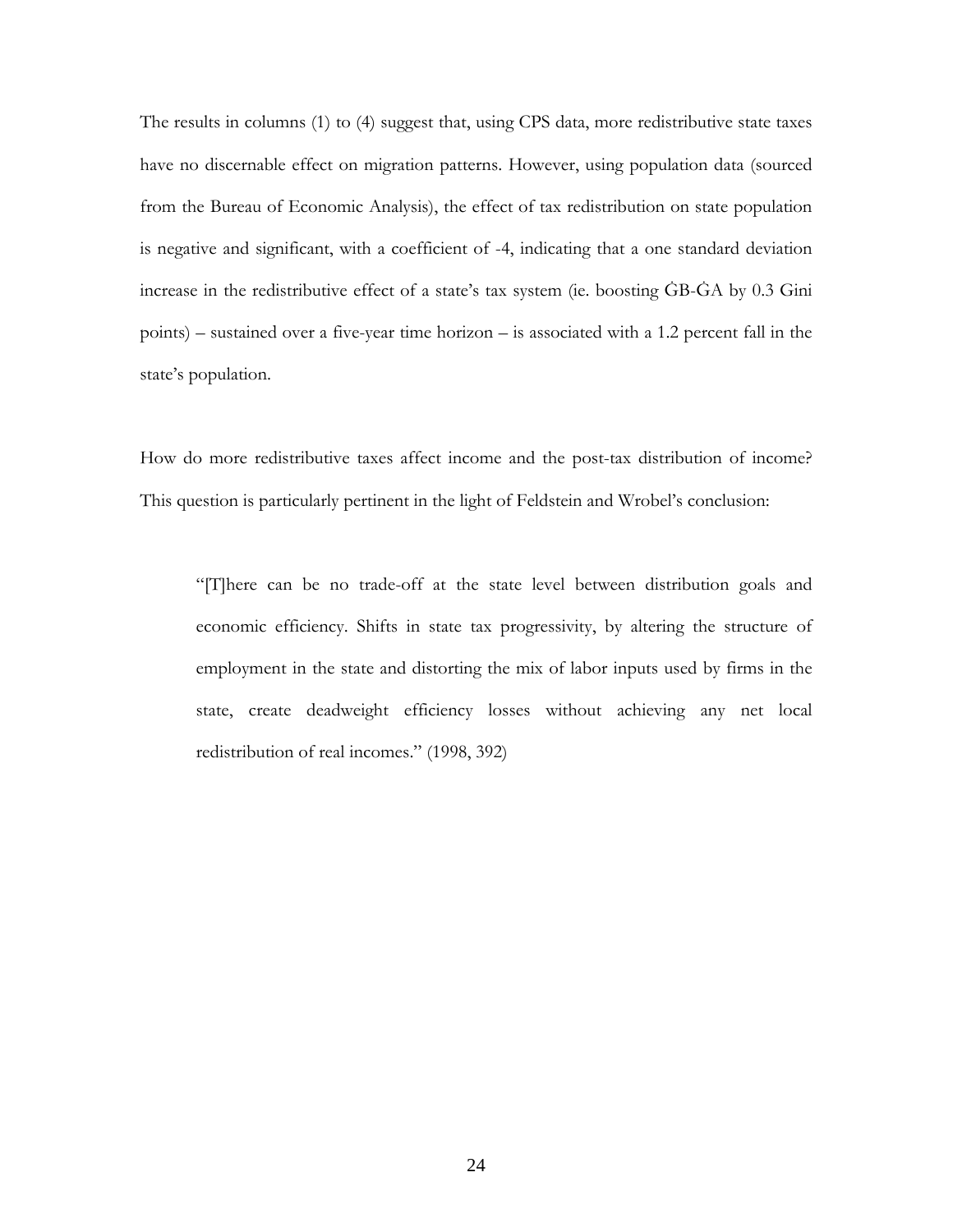

Using a similar empirical approach to that used to analyze migration, it is possible to directly test the impact of more redistributive state taxation systems have on post-tax inequality and income. Post-tax inequality figures are measured from the same March CPS surveys as were used to calculate pre-tax inequality. However, in this case, annual earnings and family characteristics are first used to calculate each individual's average tax rate, and the pre-tax hourly wage is then multiplied by (1-ATR) to arrive at a post-tax hourly wage. Within each state, I then calculate the Gini coefficient for the distribution of these post-tax hourly wages. Figure 3 shows the post-tax Ginis, which have a mean of 0.33 and a standard deviation of 0.015. Personal income is the log of real state personal income, and the log of real state personal income per capita, both from the Bureau of Economic Analysis.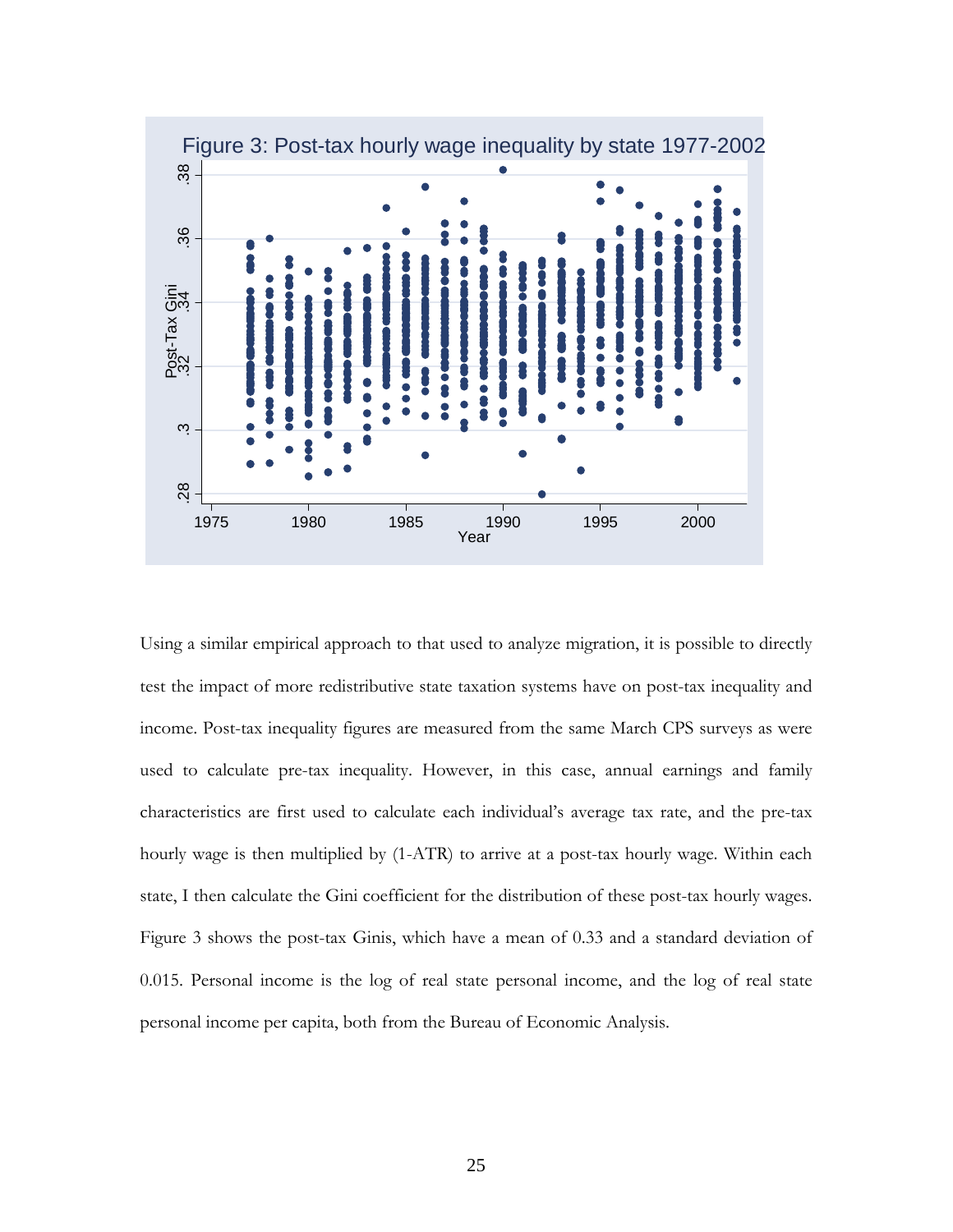| THCOHIE                       |               |                |             |
|-------------------------------|---------------|----------------|-------------|
|                               | (1)           | (2)            | (3)         |
| Dependent variable:           |               |                | Log Real    |
|                               | Post-Tax Gini | Log Real State | Personal    |
|                               | for Hourly    | Personal       | Income per  |
|                               | Wages         | Income         | Capita      |
| Tax redistribution,           | 0.296         | $-6.346$       | 0.856       |
|                               | [1.162]       | [4.007]        | [2.336]     |
| Tax redistribution $_{t-1}$   | 0.906         | 5.804*         | 3.034       |
|                               | [1.295]       | [3.258]        | [1.937]     |
| Tax redistribution $_{t-2}$   | $-0.395$      | 0.046          | 4.255**     |
|                               | [1.302]       | [2.858]        | [1.662]     |
| Tax redistribution $_{t=3}$   | $-0.02$       | 2.835          | 2.853**     |
|                               | [1.160]       | [1.926]        | [1.390]     |
| Tax redistribution $_{1.4}$   | $-1.355$      | $-0.081$       | 2.077       |
|                               | [1.013]       | [2.957]        | [1.392]     |
| Tax redistribution $_{1.5}$   | 1.311         | $-1.765$       | $-0.61$     |
|                               | [0.839]       | [1.792]        | [1.029]     |
| Tax redistribution $_{t=6}$   | $-1.146$      | 0.779          | 2.169       |
|                               | [1.076]       | [2.411]        | [1.403]     |
| Tax redistribution $_{t-7}$   | $-1.263*$     | $-4.595*$      | $-2.878*$   |
|                               | [0.720]       | [2.468]        | [1.706]     |
| Tax redistribution $_{t=8}$   | $-0.361$      | 1.488          | 1.636       |
|                               | [0.630]       | [2.697]        | [1.573]     |
| Tax redistribution $_{t=0}$   | $-0.088$      | $-3.865$       | $-0.823$    |
|                               | [0.581]       | [3.763]        | [2.140]     |
| Unemployment rate             | $0.001*$      | 0.002          | $-0.006***$ |
|                               | [0.001]       | [0.004]        | [0.002]     |
| Log real per capita income    | $-0.009$      |                |             |
|                               | [0.034]       |                |             |
| State and year fixed effects? | Yes           | Yes            | Yes         |
| Region-specific time trend?   | Yes           | Yes            | Yes         |
| Average of all redistribution | $-0.21*$      | $-0.57$        | $1.26**$    |
| coefficients                  | [0.12]        | [1.17]         | [0.57]      |
| Observations                  | 867           | 867            | 867         |
| R-squared                     | 0.53          | 0.99           | 0.99        |

**Table 4: How do Redistributive Taxes Affect Post-Tax Inequality and Average Income**

Note: Robust standard errors, clustered at the state level, in parentheses. \*, \*\* and \*\*\* denote statistical significance at the 10%, 5% and 1% levels respectively. 'Tax Redistribution<sub> $\delta$ ,t</sub>' is calculated as SGB<sub> $\delta$ </sub>-SGA<sub> $\delta$ </sub> (see text for details).

With regard to the distribution of post-tax hourly wages, the results from column (1) of Table 4 are similar to those for the distribution of pre-tax hourly wages. Averaged over 10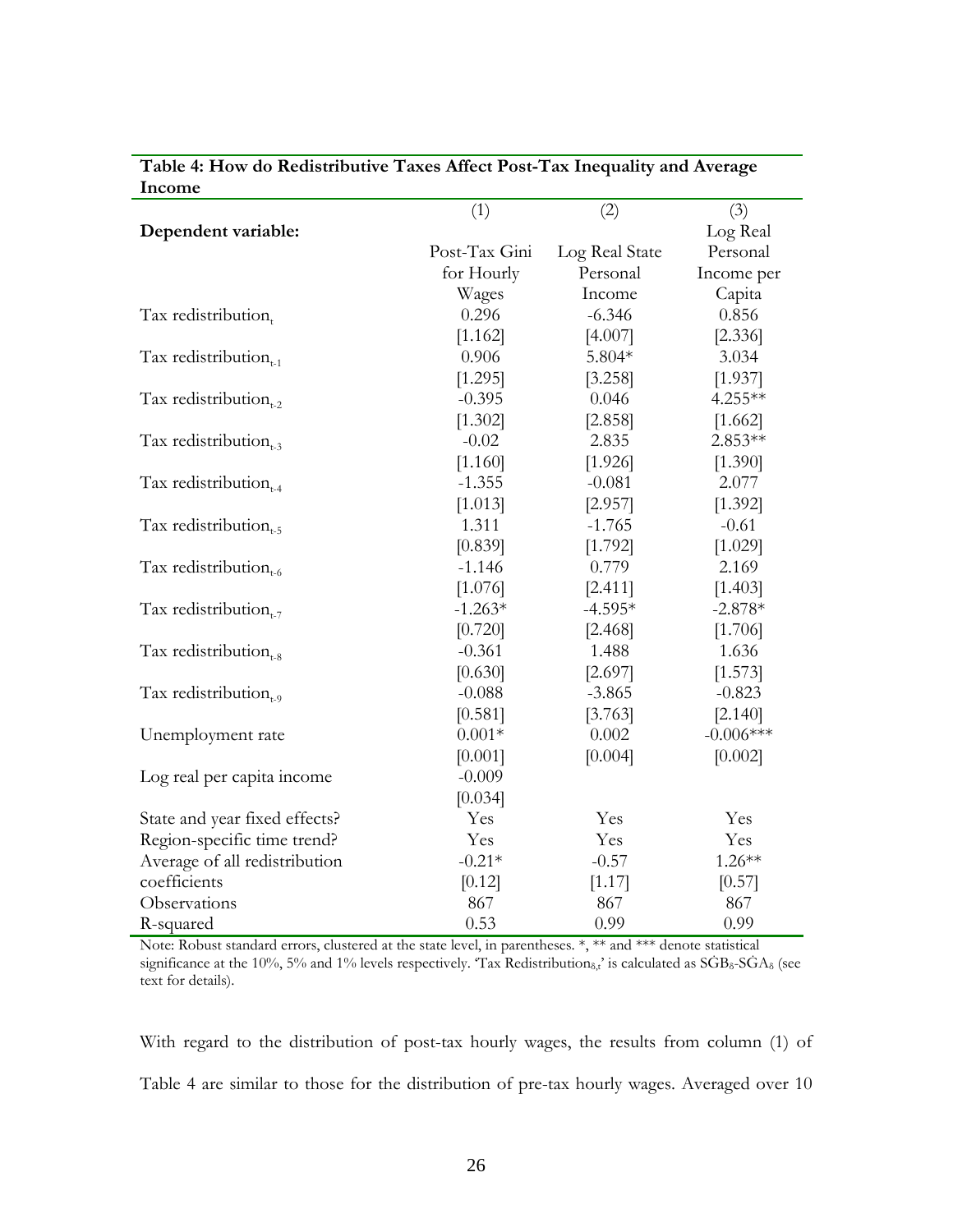<span id="page-26-0"></span>years, there is some suggestion that more redistributive taxes may lead to a more equal distribution of hourly wages, but the coefficient is small and statistically significant only at the 10 percent level. As to the potential efficiency cost of more redistributive taxes, the summed coefficient in column (2) is negative, but statistically indistinguishable from zero. However, since the standard error is large (the 95 percent confidence interval ranges from -2.9 to 1.8), it is not possible to reject with any confidence the contention of Feldstein and Wrobel that redistributive state taxes have a high efficiency cost. However, when the dependent variable is switched to personal income per capita, incomes are found to be significantly higher in more redistributive states. A one standard deviation increase in redistribution is associated with a 0.4 percent increase in per capita income. Given the findings in column (2), it seems clear that this does not reflect any increase in efficiency in states with more redistributive taxes, but is instead due primarily the fall in population experienced by such states.

#### **6. Testing for Reverse Causality**

Might the foregoing results be driven by reverse causality? Discussing the conclusions of Feldstein and Wrobel (1998), Bakija and Slemrod (2004, 56 n5) argue that observing a positive relationship between tax redistribution and inequality of gross hourly wages would also be consistent with a "stabilizing" political economy explanation, under which states with more unequal wage distributions implement more redistributive taxation systems. It is also possible that politics operates in the opposite direction, and that states with more equal wage distributions tend to implement more redistributive taxation systems, and vice-versa. One reason that this might occur is that the average value of public goods to members of a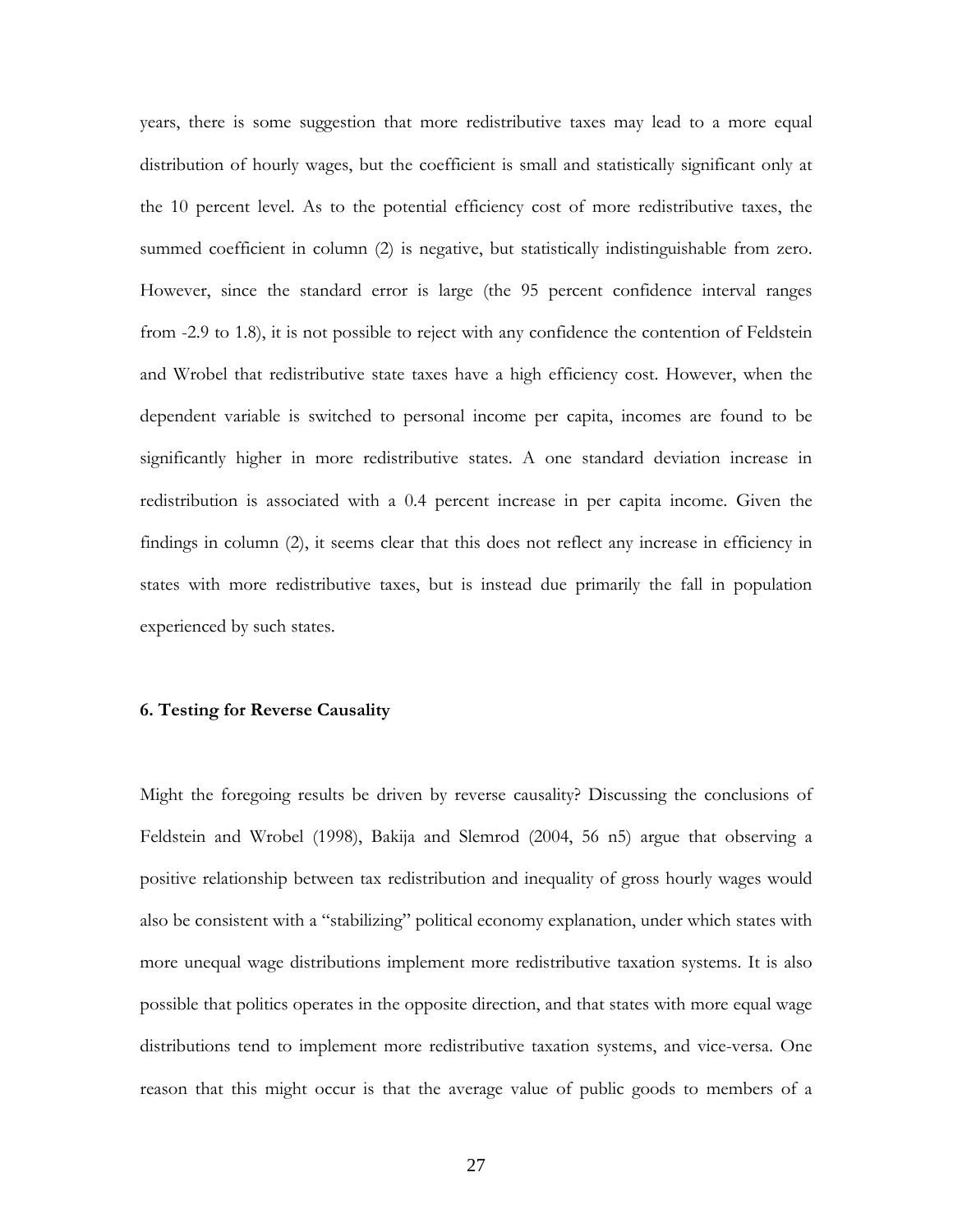community decreases as heterogeneity increases (Alesina, Baqir and Easterly 1999). Another possibility is that if the rich experience an increase in their incomes, they may channel part of this into campaign contributions to candidates who prefer less redistributive taxation.

One partial test is to estimate almost the reverse regression to that presented in equation (11). Instead of looking at the effect of taxes and lagged taxes on inequality, I now explore whether lagged inequality appears to have any impact on tax redistribution. Of course, it is not possible to test whether inequality in the current period affects tax redistribution in the current period. But inherent in the political economy explanations is some notion of a lag, so this test should be fairly robust.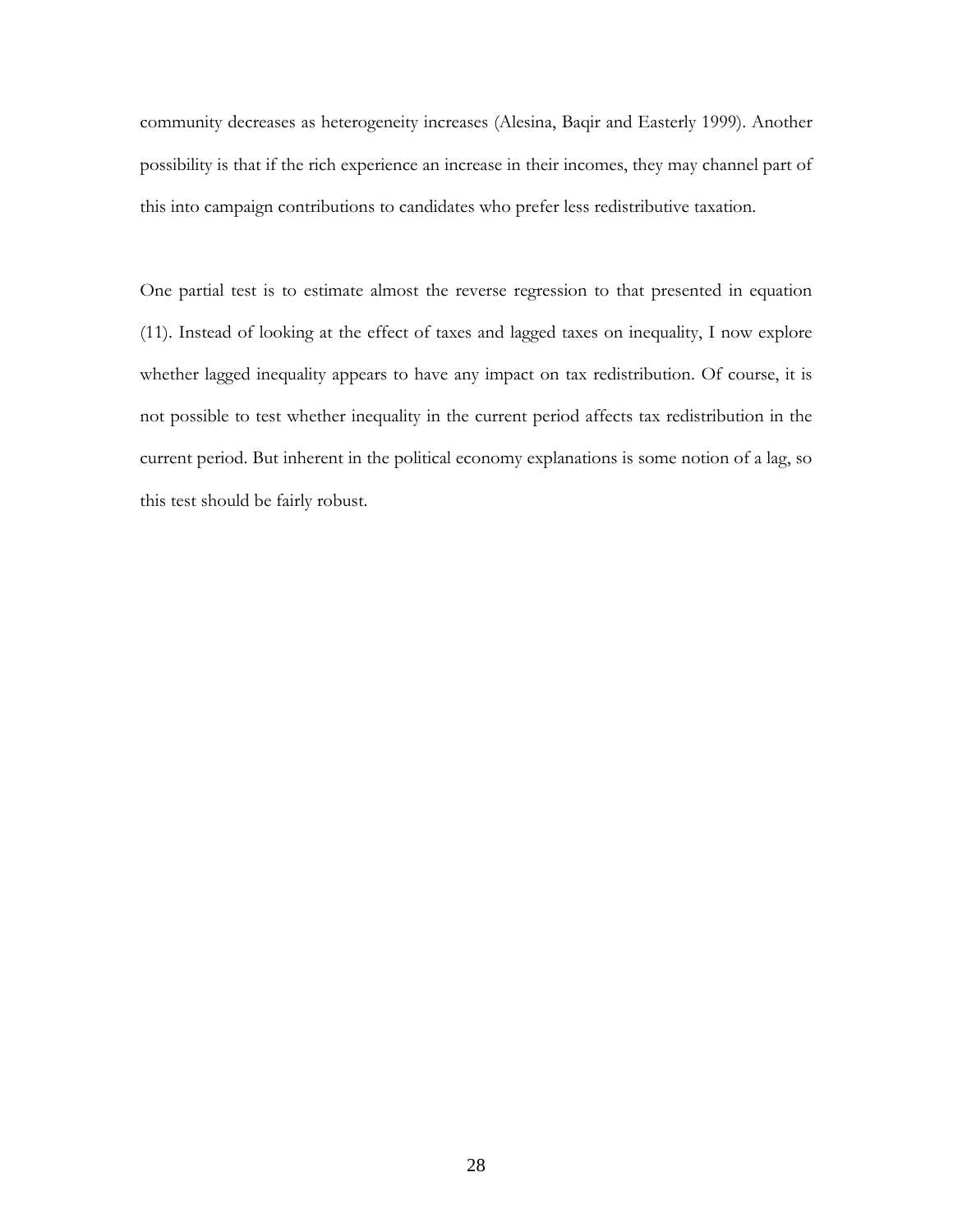| Dependent variable: Tax redistribution index |         |            |             |
|----------------------------------------------|---------|------------|-------------|
|                                              | (1)     | (2)        | (3)         |
| Pre-tax $Gini_{t-1}$                         | 0.004   | 0.000      | 0.001       |
|                                              | [0.003] | [0.002]    | [0.001]     |
| Pre-tax $Gini_{t-2}$                         |         | $0.004*$   | 0.002       |
|                                              |         | [0.002]    | [0.002]     |
| Pre-tax $Gini_{t-3}$                         |         | $0.004*$   | 0.001       |
|                                              |         | [0.002]    | [0.002]     |
| Pre-tax $Gini_{t-4}$                         |         | $0.007***$ | 0.003       |
|                                              |         | [0.003]    | [0.002]     |
| Pre-tax $Gini_{t=5}$                         |         |            | $0.003*$    |
|                                              |         |            | [0.002]     |
| Pre-tax $Gini_{t-6}$                         |         |            | $0.004*$    |
|                                              |         |            | [0.002]     |
| Pre-tax $Gini_{t-7}$                         |         |            | 0.003       |
|                                              |         |            | [0.002]     |
| Pre-tax $Gini_{t-8}$                         |         |            | $0.003*$    |
|                                              |         |            | [0.001]     |
| Pre-tax $Gini_{t=9}$                         |         |            | $0.005*$    |
|                                              |         |            | [0.002]     |
| State and year fixed effects?                | Yes     | Yes        | Yes         |
| Region-specific time trend?                  | Yes     | Yes        | Yes         |
| Avg of all Gini coefs                        |         | $0.003**$  | $0.002$ *** |
|                                              |         | [0.001]    | [0.0009]    |
| Observations                                 | 1275    | 1122       | 867         |
| R-squared                                    | 0.95    | 0.95       | 0.96        |

# **Table 5: Reverse causality – does inequality drive tax redistribution?**

Note: Robust standard errors, clustered at the state level, in parentheses. \*, \*\* and \*\*\* denote statistical significance at the 10%, 5% and 1% levels respectively. 'Tax Redistribution index' is the negative of the Reynolds-Smolensky index, calculated as ĠB-ĠA (see text for details).

Table 5 indicates that reverse causality is indeed a factor. Averaged over 4 or 9 years, a 1 point rise in the Gini is associated with an increase in redistributive taxation of 0.2 to 0.3 Gini points (recall that the standard deviation of redistribution is 0.3 Gini points). Rather than redistributive taxes acting as a brake on rising inequality, those states that implement more (less) redistributive taxes appear to be those that have a history of being more (less) equal. It is therefore possible that part of the effects observed in the previous sections are due to a causal relationship from inequality to redistributive taxes, rather than the reverse.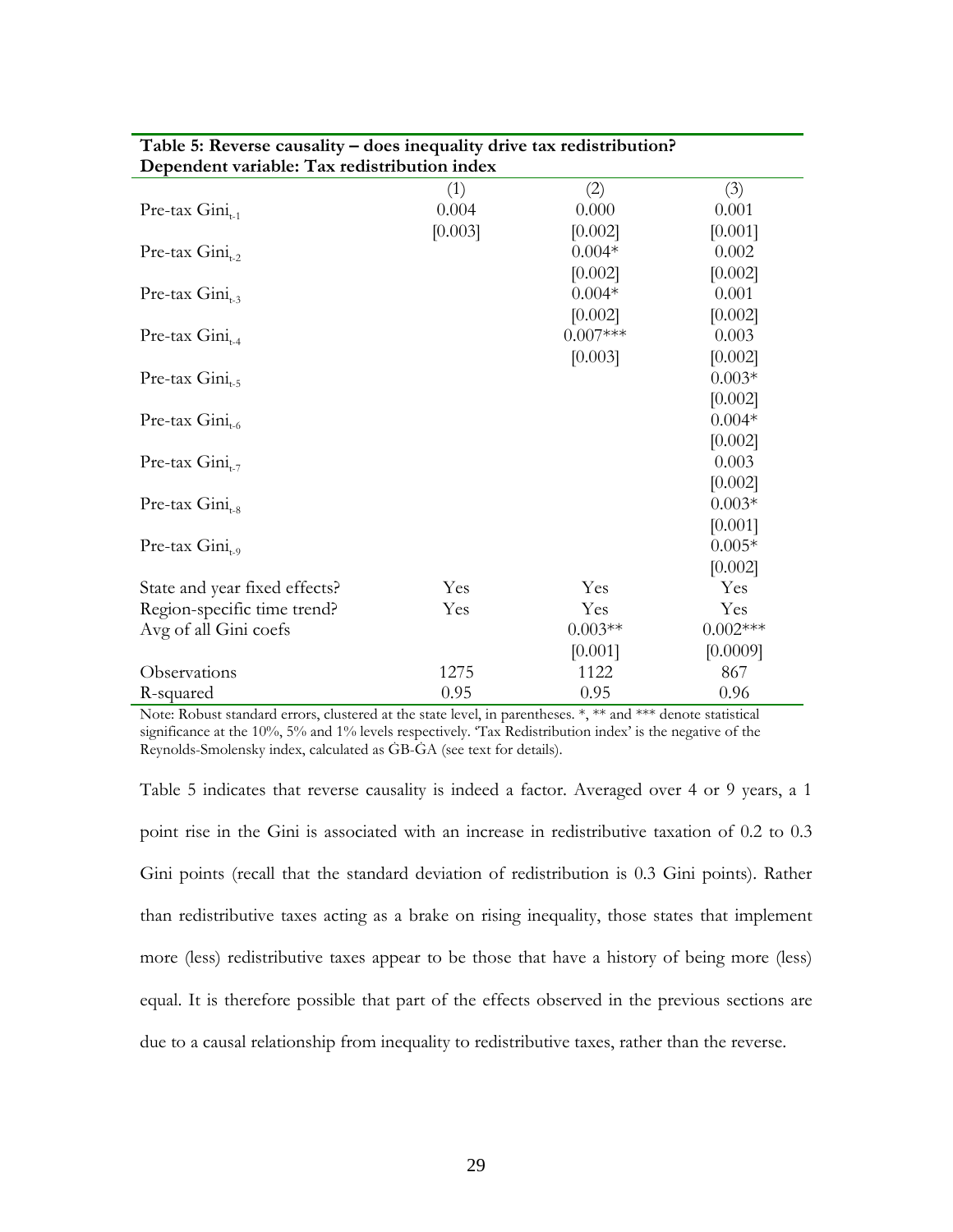#### <span id="page-29-0"></span>**7. Conclusion**

Using a Gini-based index of tax redistribution for US states over the period 1977-2002, I find little evidence that more redistributive state taxes lead to a more unequal distribution of pre-tax hourly wages. This remains true when alternative measures of redistribution are used, placing more weight on the bottom or on the top of the distribution. More redistributive state taxes are also associated with smaller populations – over a five-year period, a one standard deviation increase in the redistributive effect of a state's tax system is associated with a 1.2 percent fall in the state's population.

More redistributive taxation is also associated with a slightly more equal distribution of posttax hourly wages, though the magnitude of this effect is small, suggesting that for more redistributive taxes to reduce inequality by any significant amount, the extra revenue thus raised would need to be spent in a progressive manner. There is no strong relationship between tax redistribution and total state personal income. Robustness checks reveal that those states that implement more (less) redistributive taxes appear to be those that have a history of being more (less) equal. It is therefore possible that part of the effects observed here are due to a causal relationship from inequality to redistributive taxes, rather than the reverse. Bearing in mind this qualification, the findings of this paper do provide support for the view that more redistributive state taxes do not increase pre-tax inequality.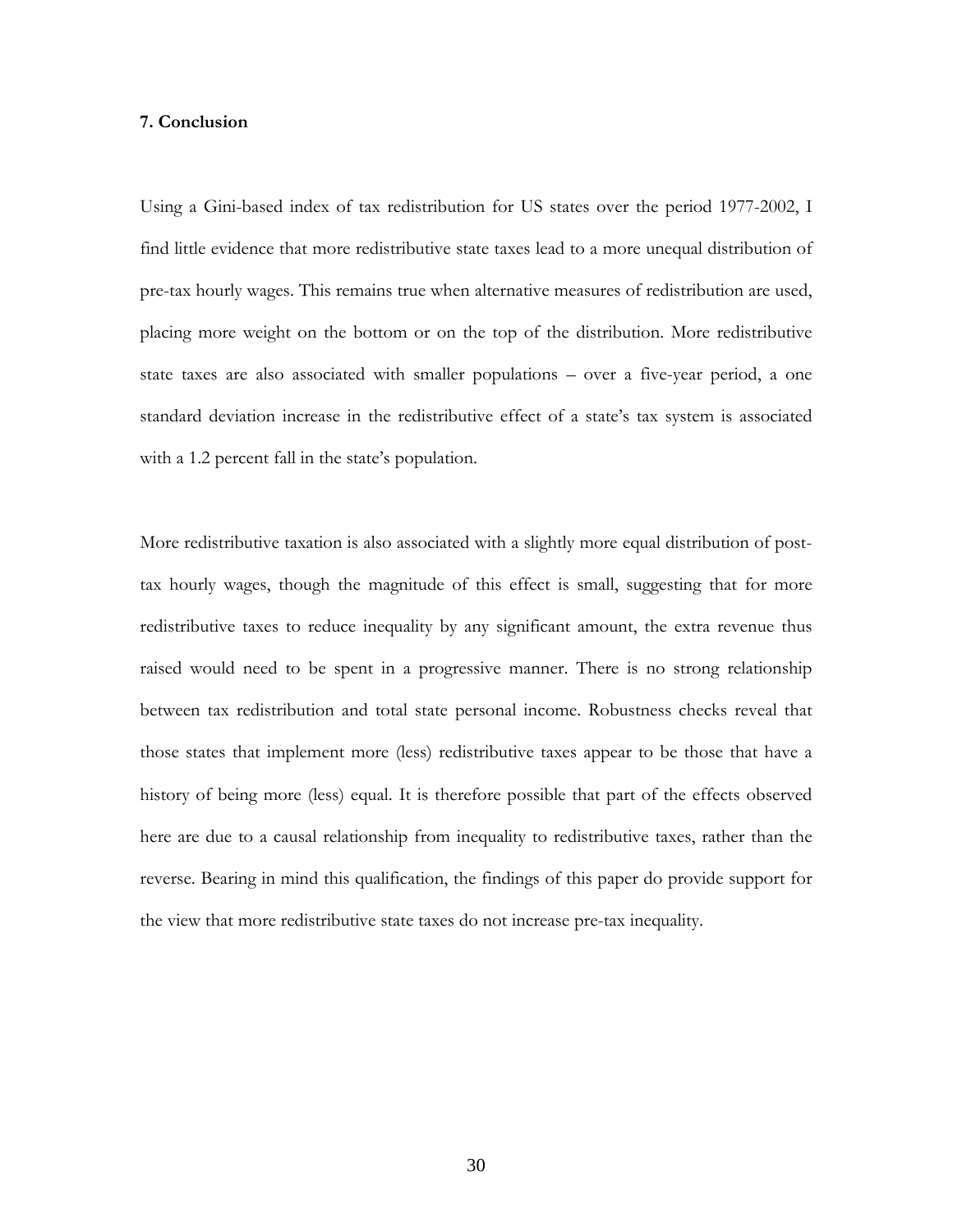#### <span id="page-30-0"></span>**Appendix 1: Data Description**

#### **Inequality**

Inequality measures are calculated from the March Current Population Survey (CPS), using Stephen Jenkins' "ineqdeco" Stata routine. Person-weights were used, and hourly wages were not adjusted for family size. Since the CPS asks households about earnings in the previous year, the 1978-2003 surveys provide data on household income from 1977-2002. The sample is further restricted to adults aged 16-55 with positive hours and earnings. Hourly wages are calculated by dividing annual earnings for the previous year by the total number of hours worked in the previous year (calculated by multiplying the number of weeks worked in the previous year by the usual number of hours worked per week in the previous year). To avoid extreme values biasing the calculations, hourly wages below a minimum value are omitted and those above an upper threshold are truncated. In 2002, the minimum value was \$1 and the top-code was \$500. In earlier years, these figures are indexed to changes in average wages, so for example in 1977, observations with hourly wages below \$0.27 were dropped, while the top-code was set at \$134.11.

Although the CPS is designed to be representative at a state level, the person-weights that are provided are calculated based on national demographics, rather than state demographics. However, this is unlikely to make a substantial difference. Using the CPS to calculate trends in inequality in California, a state whose demographic composition is very different to the nation as a whole, Reed, Haber and Mameesh (1996, Appendix B) used census data to form new CPS weights for California, and found that it made virtually no difference to their estimates.

#### **Tax redistribution**

To calculate redistribution measures, I use a national sample comprising a randomly selected 10 percent of the March 1990 CPS (15,847 individuals). Income is indexed by multiplying each family's income by (MedEarn<sub>st</sub>/MedEarn<sub>1990</sub>), where MedEarn<sub>st</sub> is median family income in a given state and year, and Med $\mathrm{Earn}_{1990}$  is the median family income across the US in 1990 (\$38,640). This ensures that the distribution of earnings remains unchanged, but that incomes are at an appropriate level for the tax brackets in a given state and year.

For example, median family earnings in North Dakota in 1984 were \$23,491, so in order to calculate tax redistribution, I take the 15,847 individuals from in the 1990 CPS sample, multiply their incomes by 0.607 (\$23,491/\$38,640), then assign them the state code for North Dakota, and the year 1984.

Each state-year sample is then fed through the NBER's Taxsim program (Feenberg and Coutts 1993). To simplify calculations, I assume that all family income is wage income, that individuals file as singles, and couples file jointly (with two-thirds of the income assigned to the primary earner). Dependent child exemptions and age exemptions are taken into account. Post-tax income is net of state and federal taxes, but not net of FICA, which is regarded as akin to savings. Taxsim covers all 50 states plus the District of Columbia from 1977-2002. I therefore feed the same sample (with incomes indexed according to the median income in that state and year) through the Taxsim program a total of 1326 times (51\*26). The ratio of pre-tax income to post-tax income gives (1-ATR).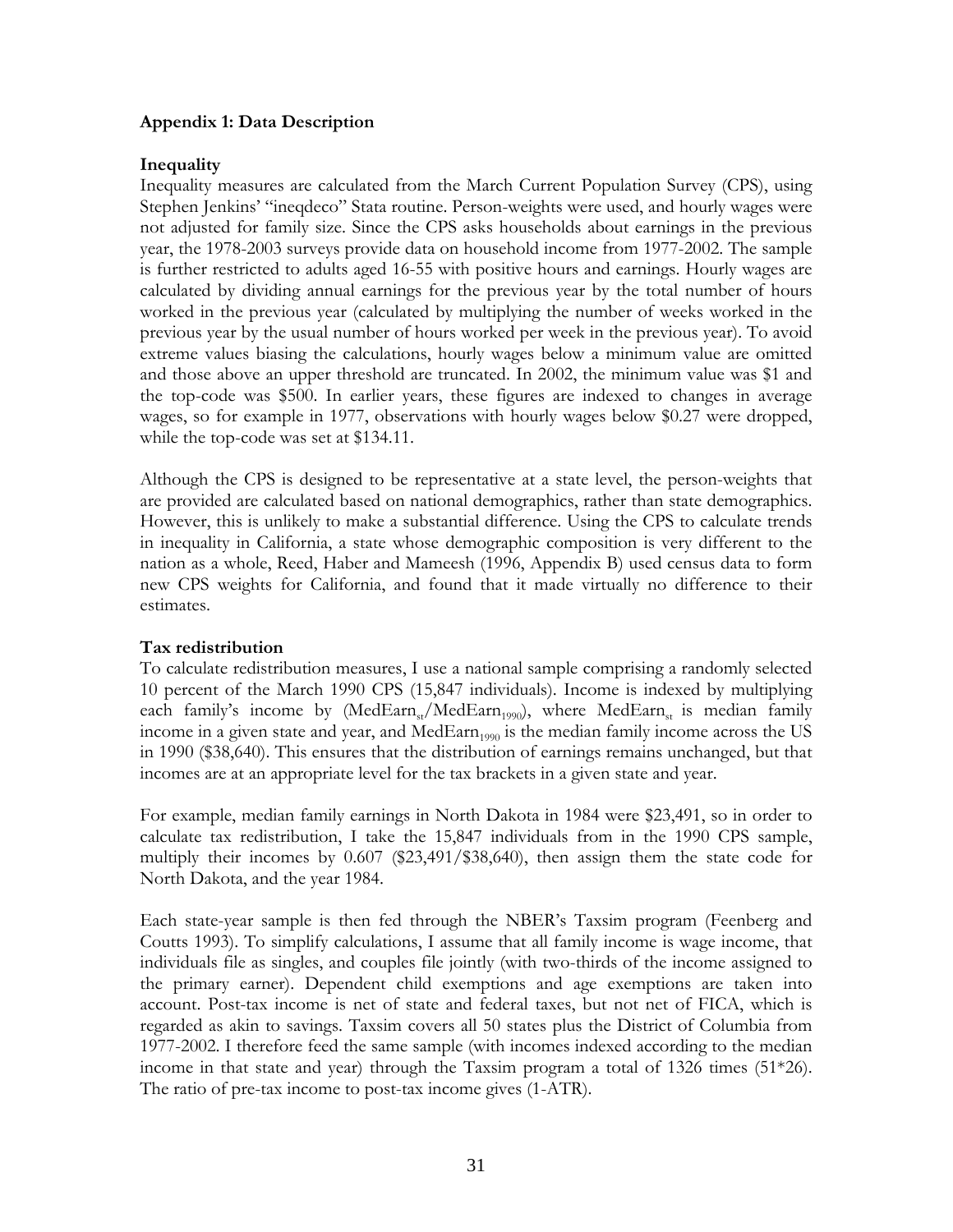To calculate a measure of tax redistribution as it applies to hourly wages, I calculate pre-tax hourly earnings in the same manner as for the state inequality statistics, ie. by dividing annual earnings for the previous year by the total number of hours worked in the previous year. As with the inequality measures, the sample is restricted to those aged 16-55, and the same bottom-coding and top-coding rules are applied to pre-tax hourly earnings. The pre-tax Gini coefficient for all states and years remains constant at 0.36, while the pre-tax S-Ginis are 0.15 ( $\delta$ =1.25), 0.24 ( $\delta$ =1.5), 0.43 ( $\delta$ =2.5), and 0.52 ( $\delta$ =3.5). Post-tax hourly earnings are then calculated by multiplying pre-tax earnings by (1-ATR). The difference between the Gini/S-Gini of pre-tax hourly earnings and the corresponding Gini/S-Gini for post-tax hourly earnings is the measure of tax redistribution in a given state and year.

#### **Other state variables**

Migration rates and hourly wages are calculated from March CPS data, applying the same sample restrictions as used in calculating the inequality measures (sample restricted to adults aged 16-55, hourly wages bottom and top-coded). Since the mobility question was only asked for the income years 1981-84, 1986-94, and 1996-2002, the sample for this specification is somewhat smaller. The migration question asks about mobility since March 1 in the previous year, and thus does not match up perfectly with the calendar year measures used for other statistics. For example, I match migration data from March 2002 to March 2003 with tax redistribution in tax year 2002. Note that the outgoing migration rate is smaller than the incoming migration rate, most likely because some CPS respondents identify as interstate movers, but omit to identify the state from which they moved.

Real personal income and population are from the Bureau of Economic Analysis (http://www.bea.doc.gov/bea/regional/).

Unemployment rates are from the Bureau of Labor Statistics (http://data.bls.gov/).

Summary statistics for all variables are provided in Appendix Table 1.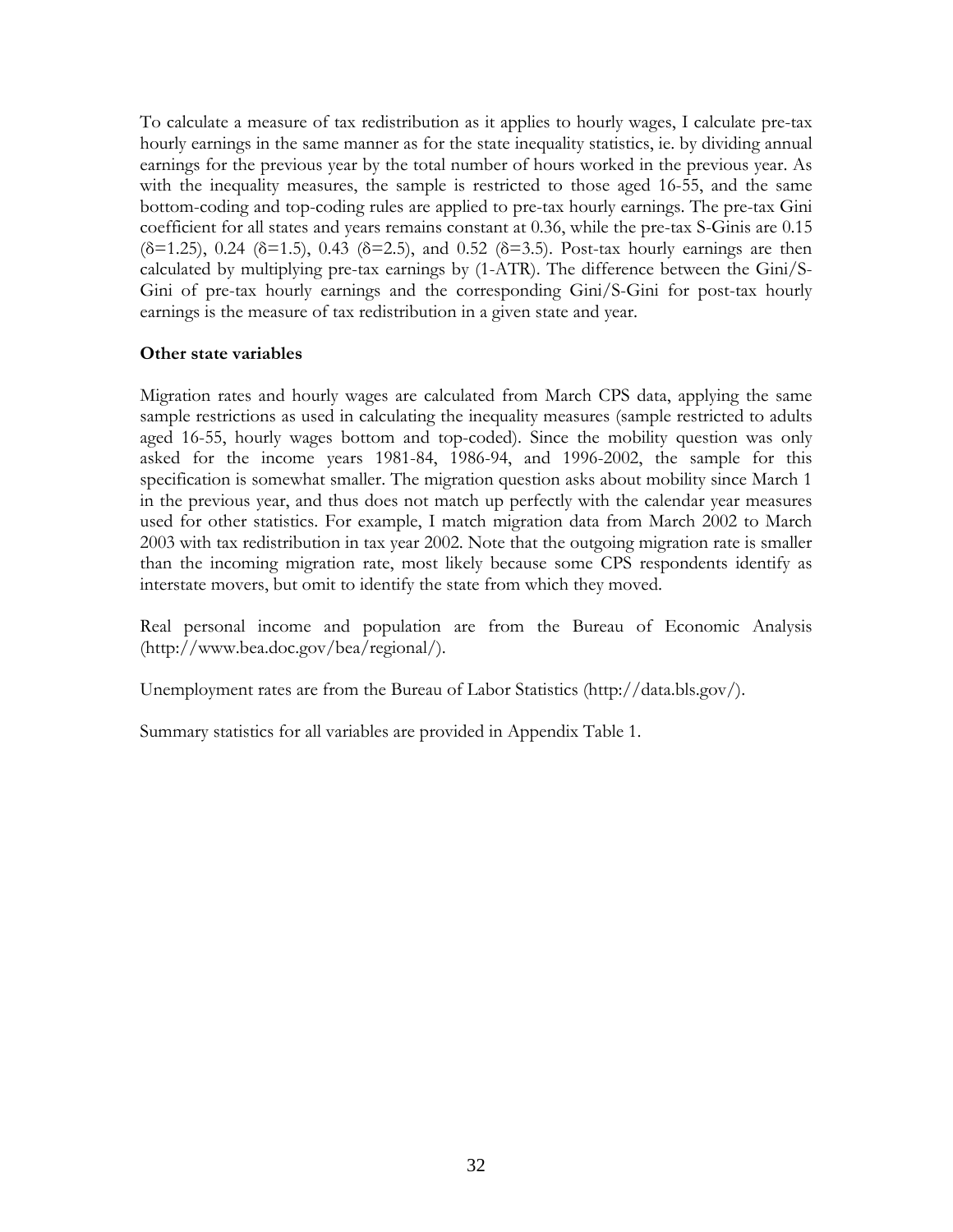| Variable                                   | Mean   | <b>SD</b> | N    |
|--------------------------------------------|--------|-----------|------|
| Pre-Tax Gini                               | 0.354  | 0.019     | 1326 |
| Post-Tax Gini                              | 0.332  | 0.015     | 1326 |
| S-Gini $(\delta = 1.25)$                   | 0.141  | 0.010     | 1326 |
| S-Gini $(\delta = 1.5)$                    | 0.235  | 0.015     | 1326 |
| S-Gini $(\delta=2.5)$                      | 0.428  | 0.020     | 1326 |
| S-Gini $(\delta=3.5)$                      | 0.518  | 0.021     | 1326 |
| Redistribution (Gini)                      | 0.025  | 0.003     | 1326 |
| Redistribution (S-Gini $\delta$ =1.25)     | 0.012  | 0.002     | 1326 |
| Redistribution (S-Gini $\delta$ =1.5)      | 0.018  | 0.002     | 1326 |
| Redistribution (S-Gini $\delta$ =2.5)      | 0.027  | 0.003     | 1326 |
| Redistribution (S-Gini 8=3.5)              | 0.027  | 0.003     | 1326 |
| Average Tax Rate                           | 0.154  | 0.031     | 1326 |
| Unemployment rate                          | 6.059  | 2.087     | 1326 |
| Log real state personal income             | 24.336 | 1.172     | 1326 |
| Log real state personal income per capita  | 9.716  | 0.435     | 1326 |
| Incoming migration rate (from interstate)  | 0.048  | 0.021     | 1071 |
| Outgoing migration rate (to another state) | 0.036  | 0.018     | 1020 |
| Wage ratio: incoming/nonmovers             | 0.973  | 0.199     | 1071 |
| Wage ratio: outgoing/nonmovers             | 0.982  | 0.301     | 1019 |
| Log population (non-institutional)         | 14.620 | 1.035     | 1326 |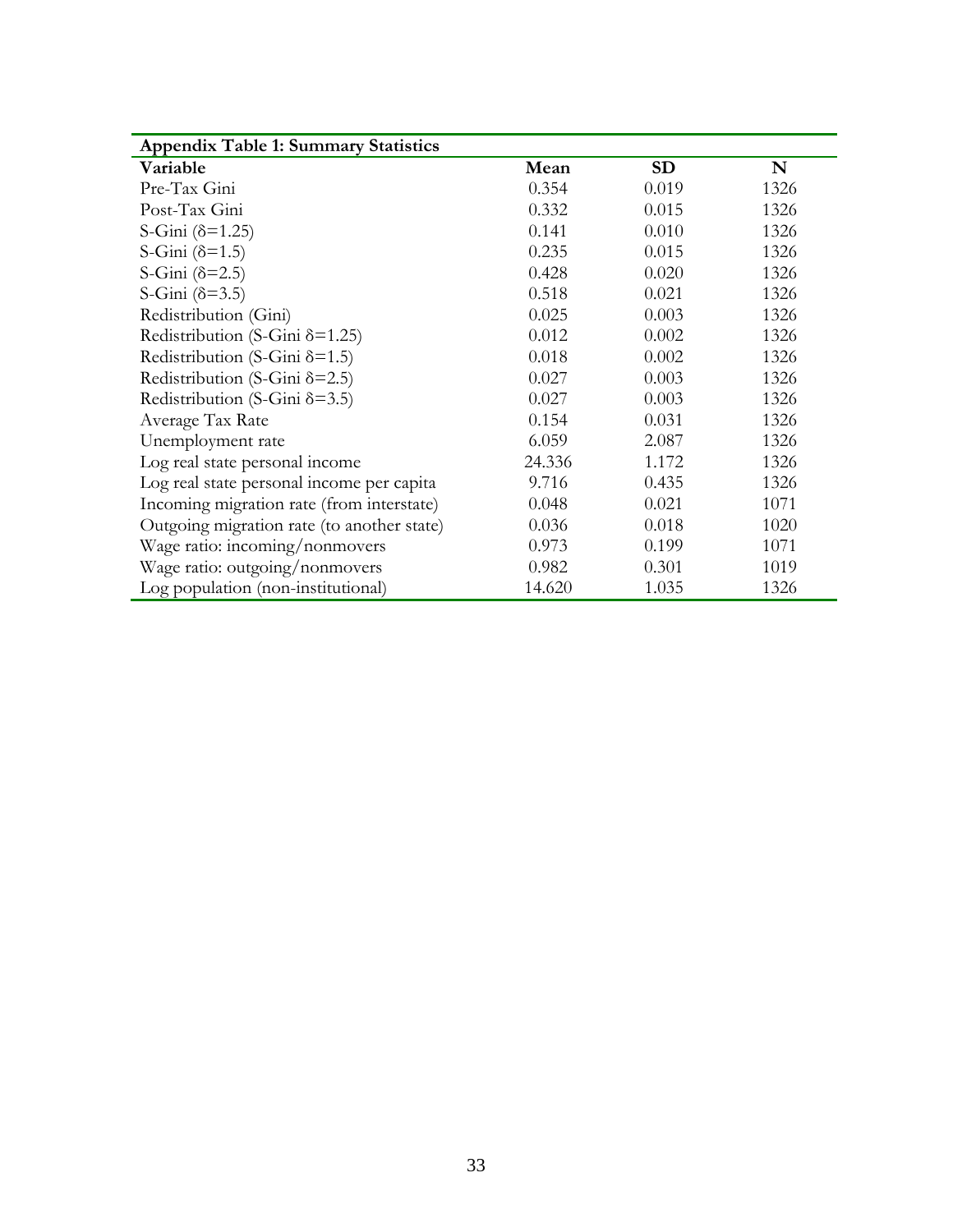#### <span id="page-33-0"></span>**References**

Alesina, A., Baqir, R. and Easterly, W. 1999. "Public Goods and Ethnic Divisions" *Quarterly Journal of Economics* 114: 1243-1284

Bakija, J. and Slemrod, J. 2004. "Do the Rich Flee from High State Taxes? Evidence from Federal Estate Tax Returns". NBER Working Paper 10645. NBER: Cambridge, MA.

Barrett, G. and Donald, S. 2000. "Statistical Inference with Generalized Gini Indices of Inequality and Poverty", *mimeo*, Sydney: University of New South Wales

Bertrand, M., E. Duflo and S. Mullainathan. 2002. "How Much Should We Trust Differences-in-Differences Estimates?". NBER Working Paper 8841. Cambridge, MA: NBER

Congressional Budget Office. 1988. "The Effects of Tax Reform on Tax Expenditures" Washington, D.C.: U.S. Government Printing Office

Cushing-Daniels, B. 2004. 'Migration in the US: What Role Welfare?', Mimeo, Gettysburg College, PA

Donaldson, D and Weymark, J.A. 1980. "A Single Parameter Generalization of the Gini Indices for Inequality" *Journal of Economic Theory* 22: 67-86

Feenberg, D and Coutts, E. 1993. "An Introduction to the TAXSIM Model". *Journal of Policy Analysis and Management* 12(1): 189-194.

Feldstein, M and Wrobel, M.V. 1998. "Can state taxes redistribute income?" *Journal of Public Economics* 68: 369-396.

Harris, J. R. and Todaro, M. P. 1970. "Migration, unemployment and development: a two sector analysis" *American Economic Review*, 60(1):126–142.

Lambert, P.J. 1993. *The Distribution and Redistribution of Income: A Mathematical Analysis*. Manchester: Manchester University Press. 2nd edition

Leigh, A. 2004. "Who Benefits from the Earned Income Tax Credit? Incidence Among Recipients, Coworkers and Firms". Mimeo. Australian National University. Canberra, ACT

Musgrave, Richard. 1959. *The Theory of Public Finance*. New York: McGraw-Hill

Musgrave, R and Thin, T. 1986. "Income Tax Progression 1929-48" in R.A Musgrave (ed) *Public Finance in a Democratic Society: Collected Papers of Richard A. Musgrave*. NYU Press: New York.

National Statistics. 2004. "International migration: Migrants entering or leaving the United Kingdom and England and Wales, 2002". Series MN No 29. April 29. National Statistics: London.